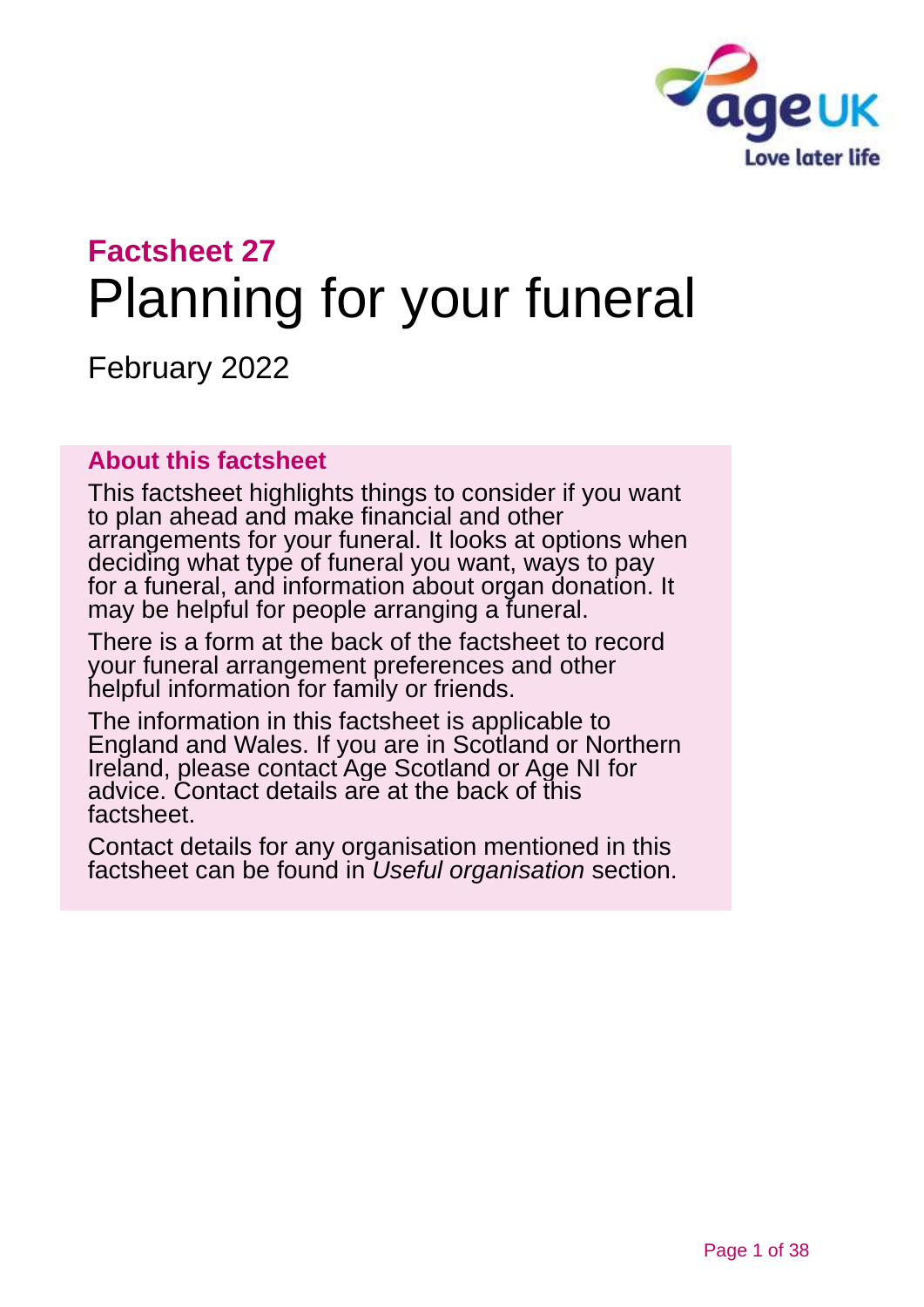# **Contents**

| 1 Introduction                                        | 4               |
|-------------------------------------------------------|-----------------|
| 2 Funerals during Covid-19 pandemic                   | 4               |
| 3 Arranging a funeral                                 | 5               |
| 4 Understanding funeral costs                         | 6               |
| 5 Deciding on burial or cremation                     | 6               |
| 5.1 Cremation                                         | $\overline{7}$  |
| 5.2 Burial                                            | 7               |
| <b>6 Reducing funeral costs</b>                       | 9               |
| 6.1 Compare funeral directors                         | 9               |
| 6.2 Arrange a funeral without a funeral director      | 10              |
| 6.3 Residents fixed cost funerals                     | 11              |
| 6.4 Think about discretionary costs                   | 11              |
| 7 Ways to pay for a funeral                           | 12 <sub>2</sub> |
| 7.1 Funeral insurance                                 | 12 <sub>2</sub> |
| 7.2 Funeral plan                                      | 12 <sub>2</sub> |
| 7.3 Funeral expenses payment                          | 13              |
| 7.4 Saving accounts                                   | 17              |
| 7.5 Occupational pension                              | 17              |
| 7.6 Make allowance for funeral costs in your estate   | 18              |
| 8 NHS and local authority duty to pay for<br>funerals | 18              |
| 9 Organ and tissue donation                           | 19              |
| 9.1 Donating organs for transplant                    | 19              |
| 9.2 Donating your body for medical research           | 20              |
| 9.3 Donating tissue for medical research              | 21              |
| <b>Useful organisations</b>                           | 23              |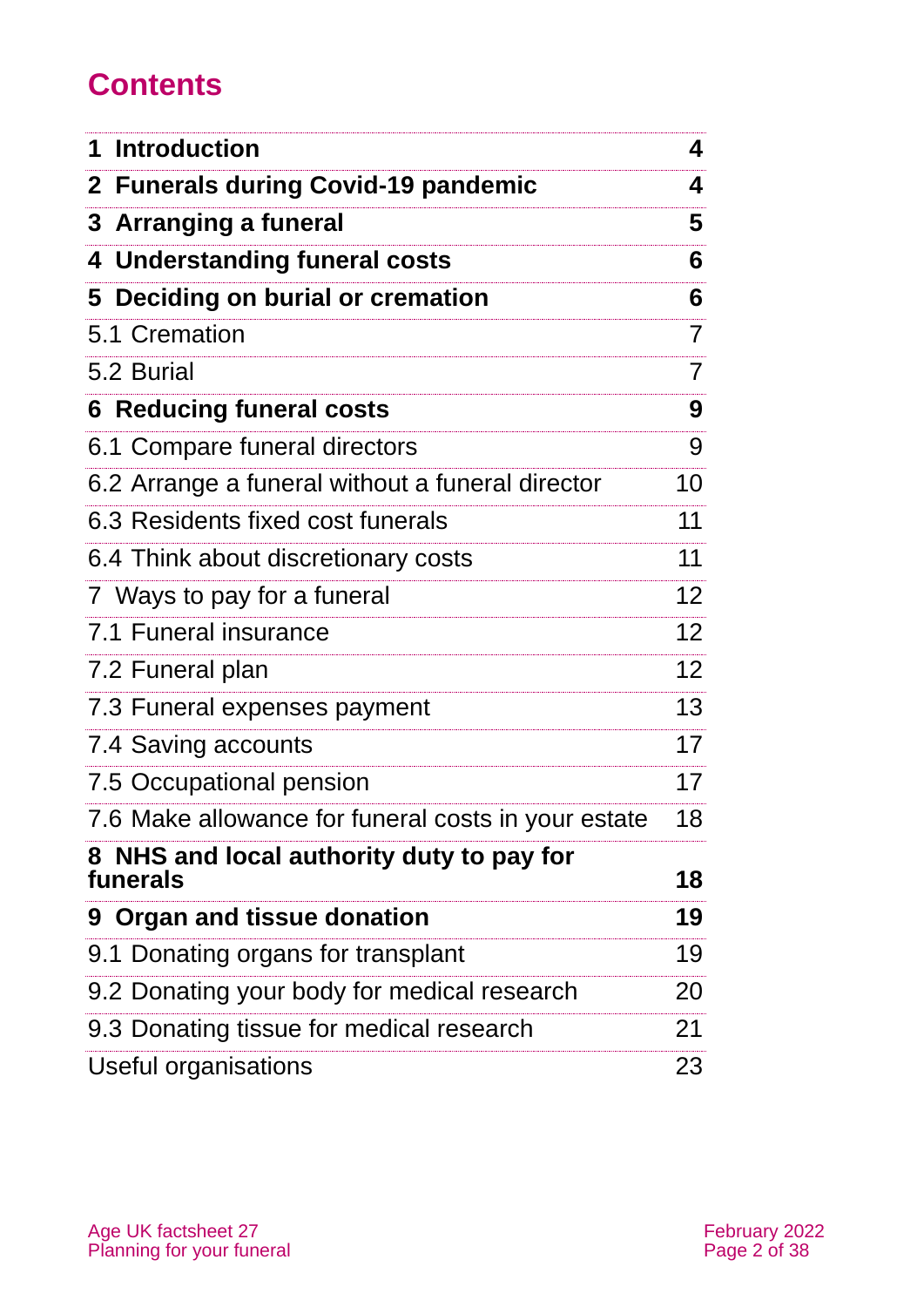| Age UK                                                           |  |
|------------------------------------------------------------------|--|
| Support our work                                                 |  |
| Appendix 1: Useful information for nearest<br>relative or friend |  |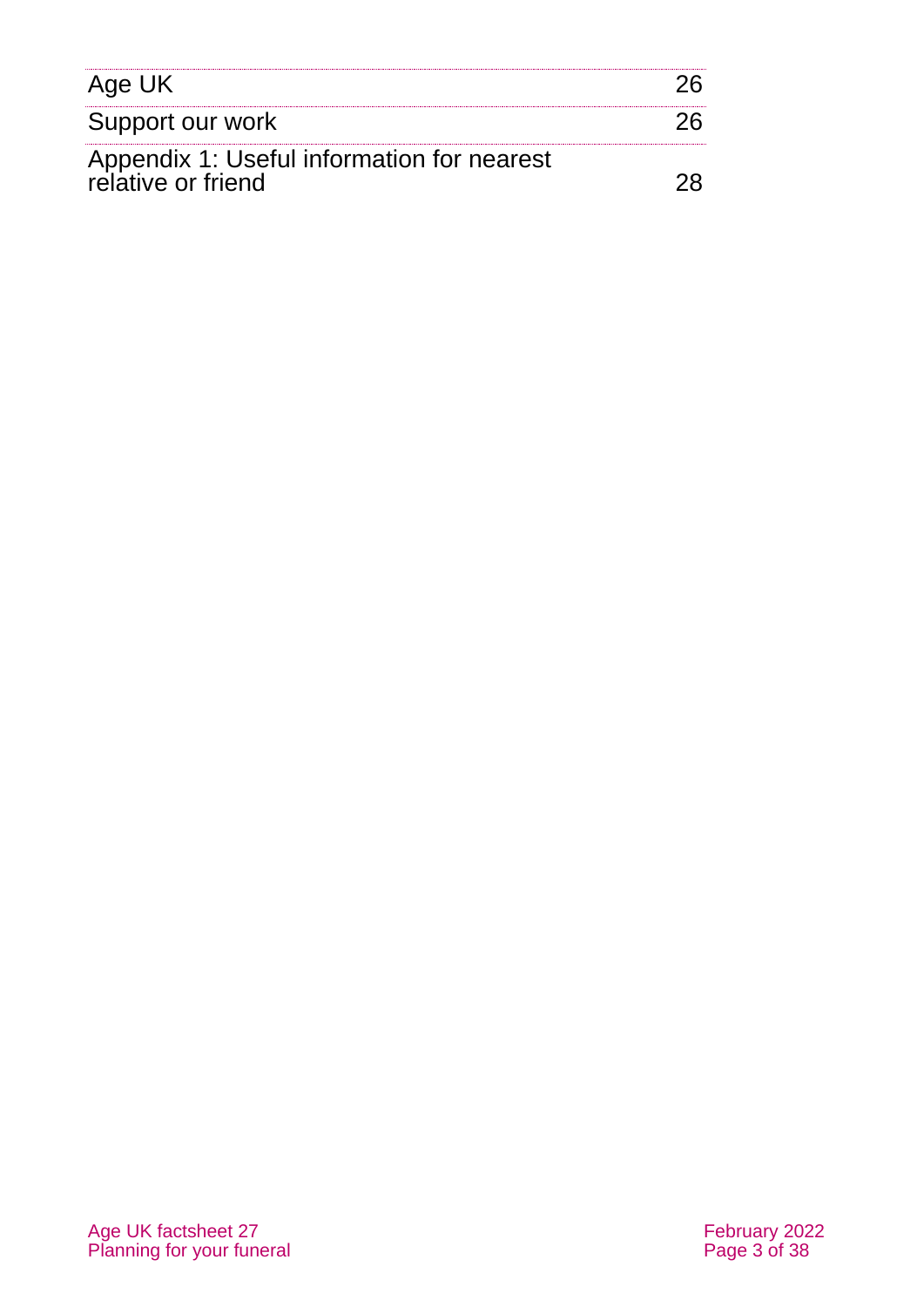# **1 Introduction**

This factsheet is to help you to think ahead and make plans for your funeral. It is usually family members who arrange a funeral but if you made a will, the primary responsibility lies with your executors. If you do not make a will, the person entitled to administer your estate generally assumes this responsibility.

Reasons prompting you to plan ahead may include:

- thinking about funeral costs when you write or revise your will
- wanting to know more about funeral plans
- ⚫ wanting to ease the future burden on your family and give them the comfort of knowing they carried out your final wishes
- having no close relatives and wanting to guide those who will make the arrangements in the future
- having a life-limiting illness and it feels the right thing to do
- ⚫ thinking about donating an organ or your body for medical research.

You may want to look at [Age UK guides IG31,](https://www.ageuk.org.uk/globalassets/age-uk/documents/information-guides/ageukig31_wills_and_estate_planning_inf.pdf) *Wills [and estate planning](https://www.ageuk.org.uk/globalassets/age-uk/documents/information-guides/ageukig31_wills_and_estate_planning_inf.pdf)*; IG03, *[When someone dies,](https://www.ageuk.org.uk/globalassets/age-uk/documents/information-guides/ageukig03_when_someone_dies.inf.pdf)* and IL8, *[How to be an executor](https://www.ageuk.org.uk/globalassets/age-uk/documents/information-guides/ageukil8_how_to_be_an_executor_inf.pdf)*.

#### **Note**

For information on what is possible if a person dies abroad see [www.gov.uk/after-a-death/death](http://www.gov.uk/after-a-death/death-abroad)[abroad](http://www.gov.uk/after-a-death/death-abroad)

[Appendix 1](#page-27-0) lets you record your wishes or plans for your funeral and other helpful information for your nearest friend or relative.

# <span id="page-3-0"></span>**2 Funerals during Covid-19 pandemic**

The government introduced regulations and guidance during the Covid-19 pandemic. Now that restrictions have eased, there are no legal limit on the numbers allowed to attend a funeral, although venue operators may set their own limits following working safely guidelines. See [www.gov.uk/guidance/working-safely](https://www.gov.uk/guidance/working-safely-during-covid-19)[during-covid-19](https://www.gov.uk/guidance/working-safely-during-covid-19) for more information.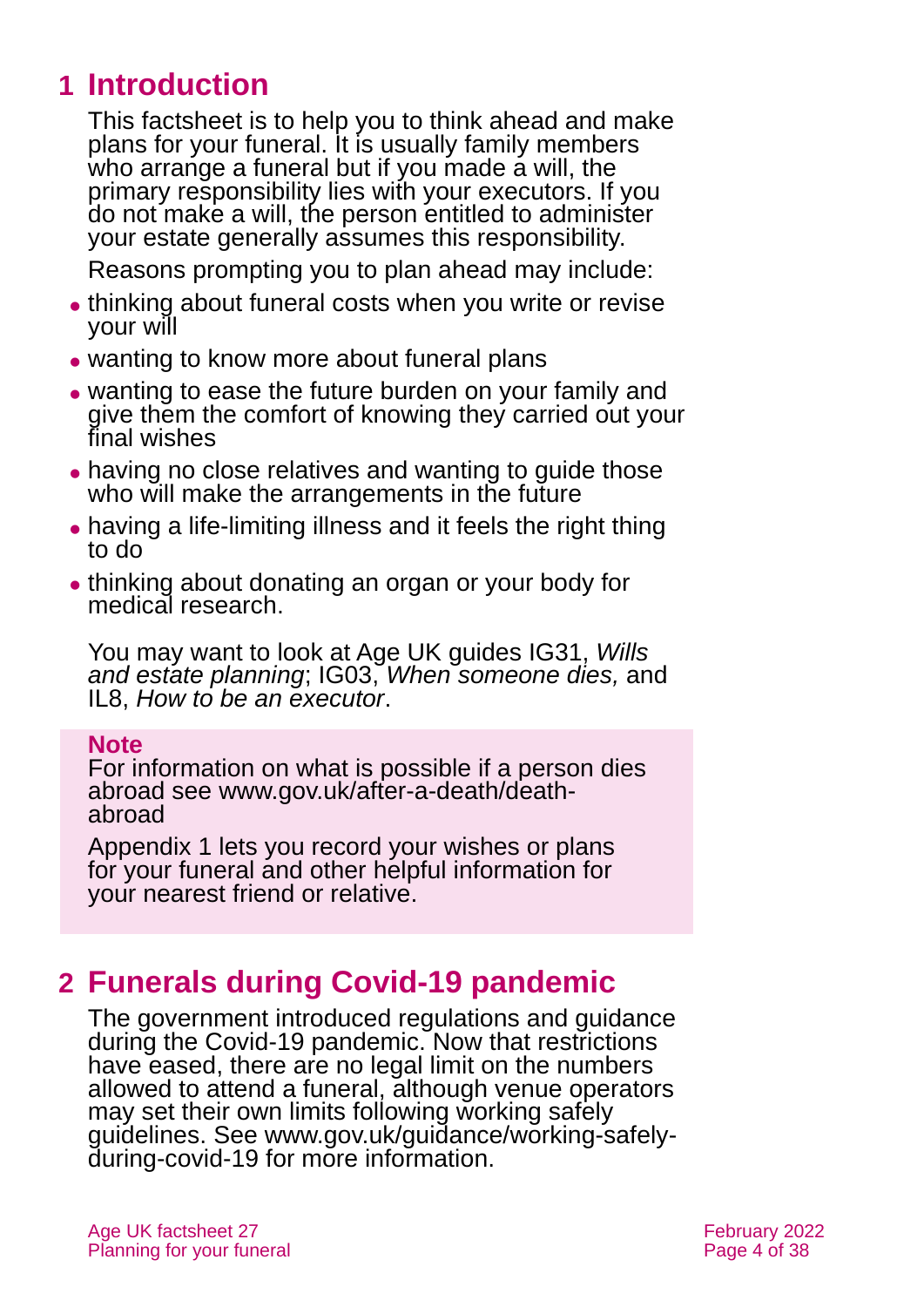In **England**, some people may be legally exempt from self-isolation or quarantine to attend a funeral. See [www.gov.uk/government/publications/covid-19](https://www.gov.uk/government/publications/covid-19-guidance-for-managing-a-funeral-during-the-coronavirus-pandemic/covid-19-guidance-for-managing-a-funeral-during-the-coronavirus-pandemic#exempt) [guidance-for-managing-a-funeral-during-the](https://www.gov.uk/government/publications/covid-19-guidance-for-managing-a-funeral-during-the-coronavirus-pandemic/covid-19-guidance-for-managing-a-funeral-during-the-coronavirus-pandemic#exempt)[coronavirus-pandemic/covid-19-guidance-for](https://www.gov.uk/government/publications/covid-19-guidance-for-managing-a-funeral-during-the-coronavirus-pandemic/covid-19-guidance-for-managing-a-funeral-during-the-coronavirus-pandemic#exempt)[managing-a-funeral-during-the-coronavirus](https://www.gov.uk/government/publications/covid-19-guidance-for-managing-a-funeral-during-the-coronavirus-pandemic/covid-19-guidance-for-managing-a-funeral-during-the-coronavirus-pandemic#exempt)[pandemic#exempt](https://www.gov.uk/government/publications/covid-19-guidance-for-managing-a-funeral-during-the-coronavirus-pandemic/covid-19-guidance-for-managing-a-funeral-during-the-coronavirus-pandemic#exempt)

In **Wales**, different rules apply. Check the [Welsh](https://gov.wales/coronavirus)  [government website: www.gov.wales/coronavirus](https://gov.wales/coronavirus)

# <span id="page-4-0"></span>**3 Arranging a funeral**

When thinking about your funeral, possibly many years in advance, there are various things to consider. For example:

- ⚫ average cost of a funeral today and projected increases
- ⚫ what are the basic costs and what add-ons increase the cost?
- how much do you want to spend and how do you want to pay for it?
- do you want to involve a funeral director?
- ⚫ do you want to be buried or cremated, and in which location?
- ⚫ do you want a service, and if so, do you want it to be led by a celebrant?
- ⚫ do you want a particular piece of music played?
- ⚫ do you wish to consider the environmental impact of your choices?
- are there people you would like to be notified of your death?
- are there particular clothes you would like to wear in the coffin?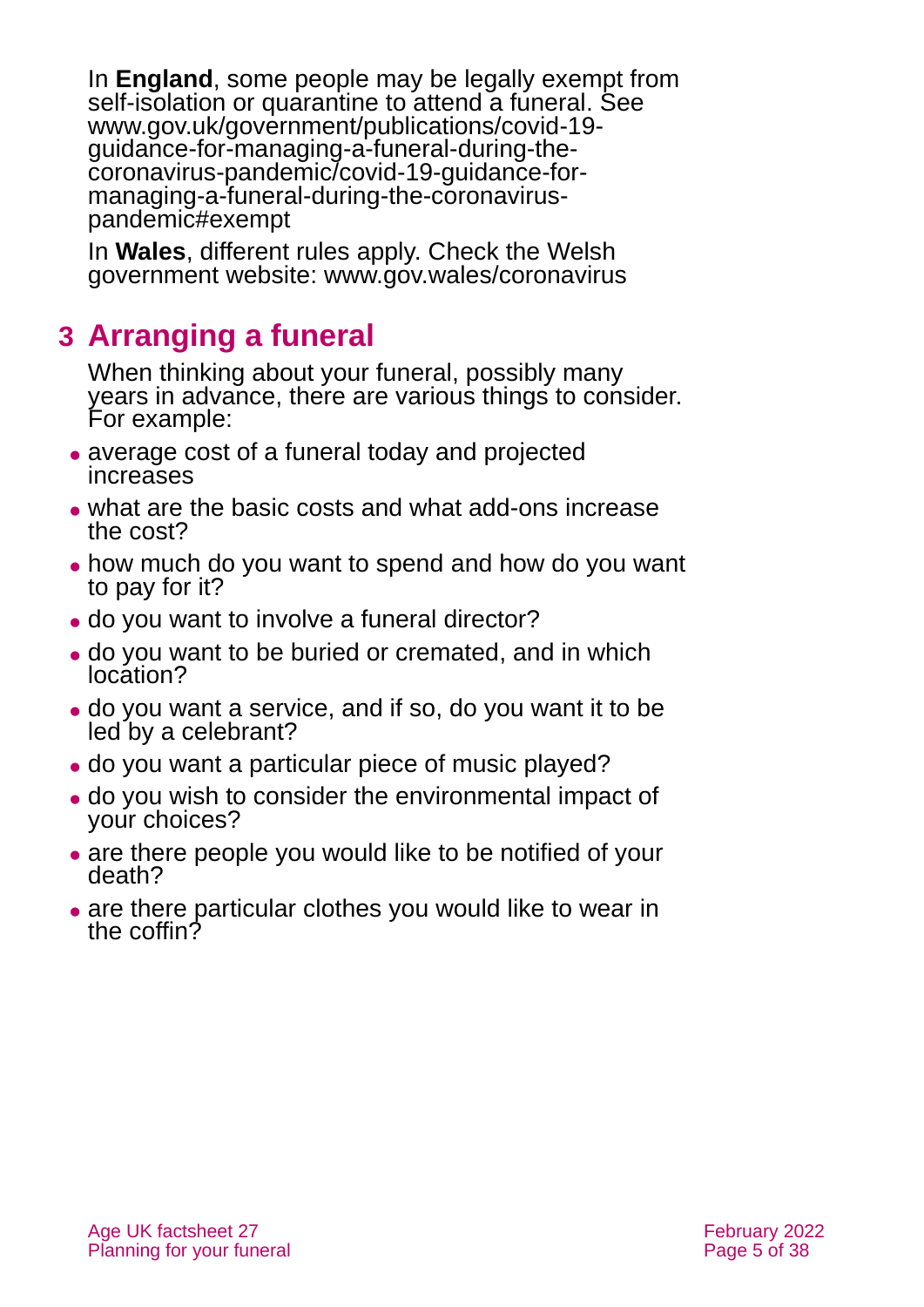# <span id="page-5-0"></span>**4 Understanding funeral costs**

If using a funeral director, funeral costs have three main components:

**Funeral director's fees** – these include transporting the deceased and caring for them at their premises, or in some cases transport direct to the funeral venue as well as negotiating with and paying the cemetery or crematorium. Fees may include a simple coffin and use of a hearse.

**Disbursements** – unavoidable fees paid to other people when you are buried or cremated. If using a funeral director, they usually manage these payments for you. They include burial or cremation fees; celebrant fees if you have a service; fixed fees usually paid to two doctors who must complete medical certificates required if you want to be cremated. The requirement for a second confirmatory medical certificate has been suspended during Covid-19. If a death is referred to the coroner, who requires a postmortem or inquest, the coroner issues a certificate for cremation.

**Discretionary costs** – these are affected by the type of service you want and how much friends and family do themselves. They include a more expensive coffin, pallbearers, horse drawn carriage, cars to take family members to the service, flowers, printing an order of service, organist, catering, and placing an announcement in the paper.

### **Competition and Markets Authority (CMA)**

The CMA requires funeral directors to display a standardised price list. This must include the price of the funeral, the price of individual items, and the price of any optional additional items or services. They must display the price of a CMA attended/unattended funeral where products and services provided are considered sufficient to deliver the funeral.

# <span id="page-5-1"></span>**5 Deciding on burial or cremation**

More people in the UK choose cremation rather than burial. This may be influenced by cost, as cremation is usually cheaper. Religious, cultural, and family reasons, or having a family burial plot, can also play a role.

Age UK factsheet 27 February 2022 Planning for your funeral **Planning for your funeral**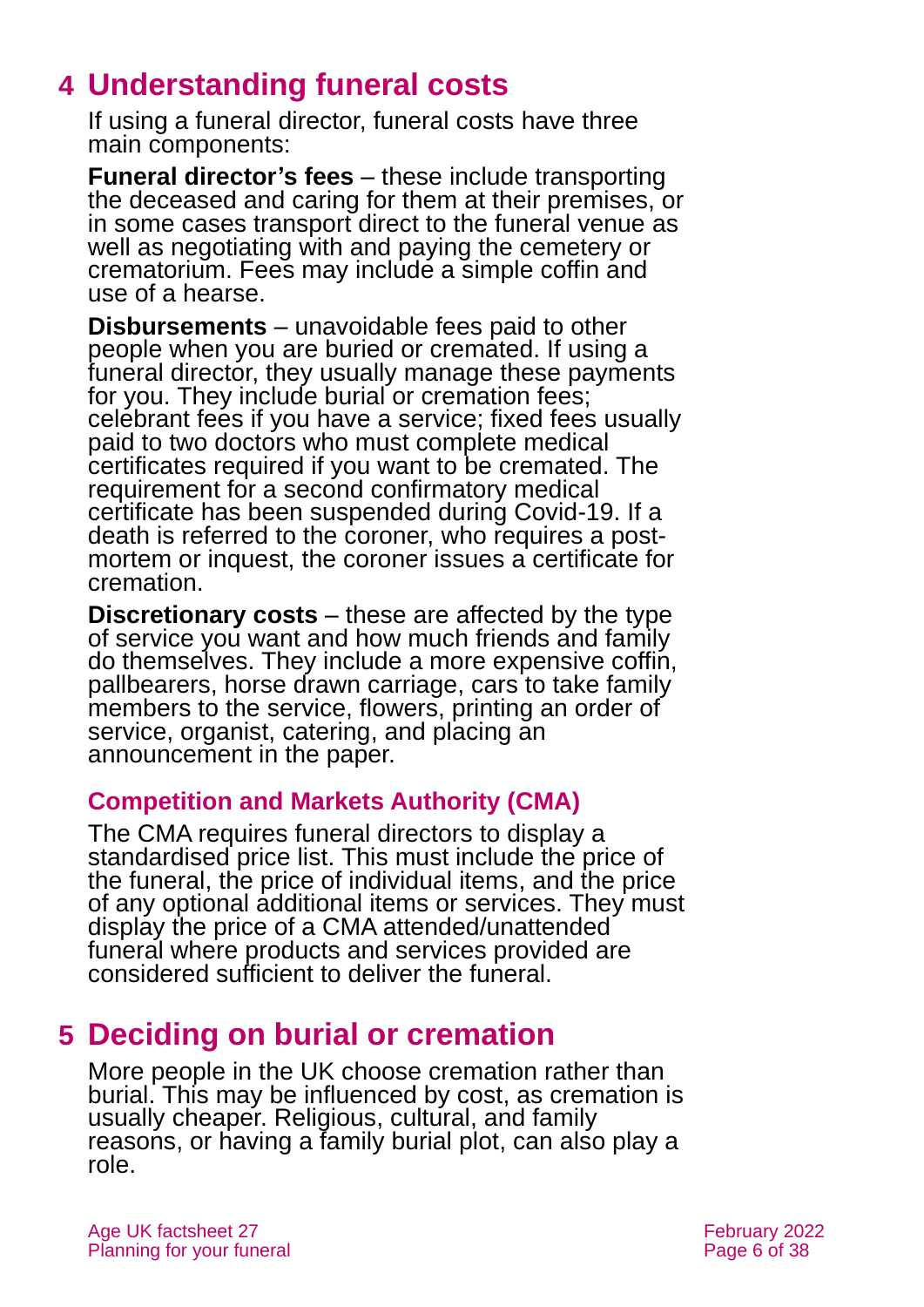# **5.1 Cremation**

Local authorities run most crematoria, with private companies managing the rest. Contact your local authority bereavement services for details of those within reasonable travelling distance.

Each crematorium has rules, including on coffins suitable for cremation, scattering or burying of ashes, and permitted memorials, for example a stone of remembrance or planted bush. It may offer plots for burial of cremated remains. They have basic and optional charges and may offer reduced rates early in the day or late afternoon.

Basic fees usually include medical referee's fees (a medical referee's permission is required before a cremation can take place), an urn for ashes and use of the chapel and recorded music chosen in advance. Most have a duty list of ministers but it may not include all faiths.

### **'***Direct cremation***' and '***direct burial***'**

Some funeral directors or individual companies offer these services for a fixed price. It is an option if you do not want an event on the day and family would like time to think about and arrange a commemorative event.

The funeral director arranges collection of the deceased and cremation at a time convenient to the crematorium. There may be an extra charge to collect the deceased if death occurs outside hospital or involves the coroner. Some companies offer family the opportunity to be present at the committal but charge for this. Direct burial is less common.

This approach offers a way to reduce costs, as there is no need for a hearse, or limousine for family and mourners, and no ceremony. Your family can have ashes returned to them, although this may incur a fee.

# **5.2 Burial**

In **England**, you have the right to be buried in the churchyard of the Church of England parish in which you die, regardless of church attendance, if space is available and it is not closed to new burials.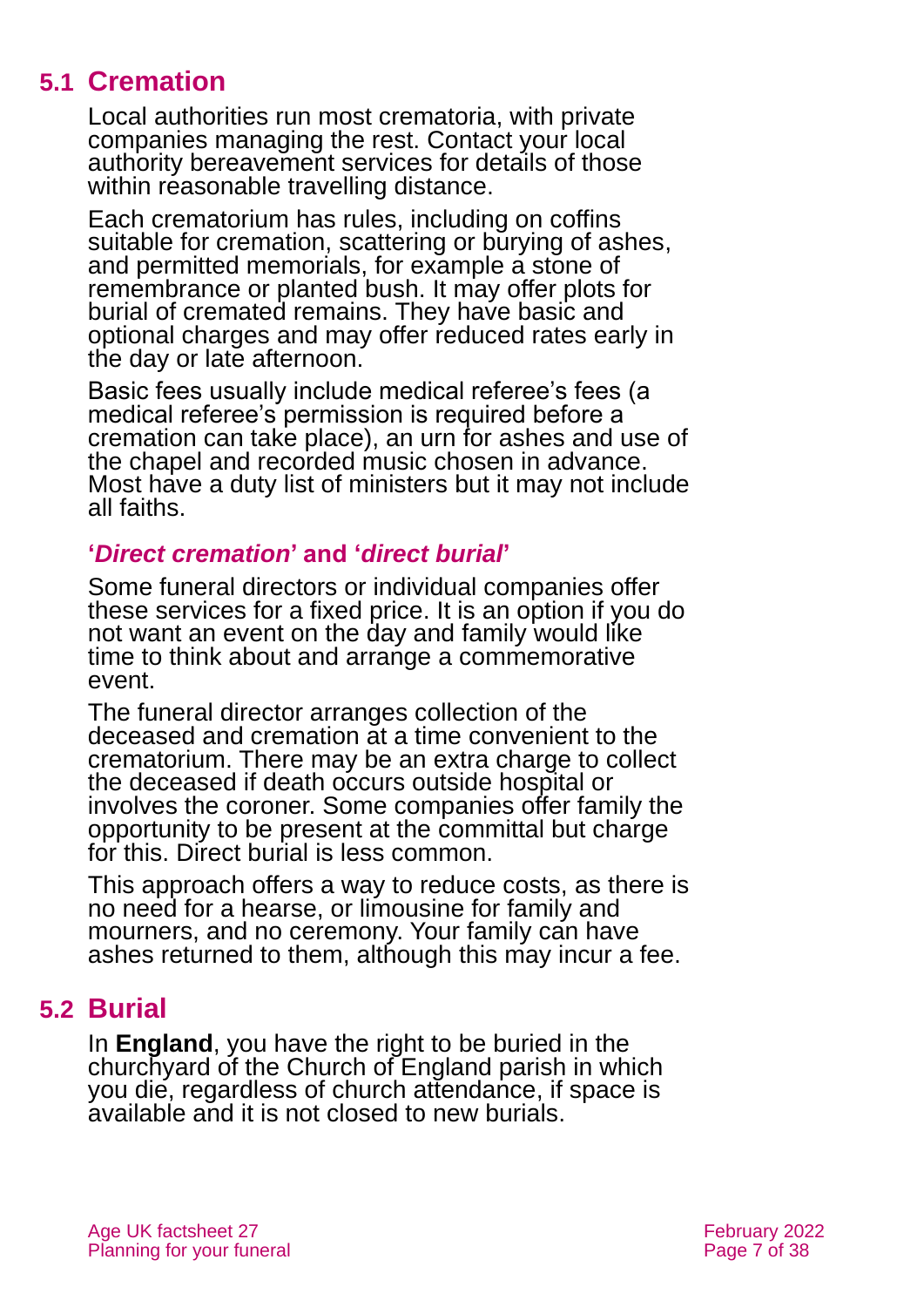Each diocese has Churchyard Regulations explaining graveyard rules, including for headstones, memorials and burial of ashes. There are fees to dig a new grave, open a grave, move a headstone, or add an inscription. Speak to the vicar about local rules and fees. If you or a family member has a reserved space in a churchyard, you should have a document called a '*faculty*'.

In **Wales**, many churchyards are full but right of burial extend if you reside or die in the parish if there is space. It is the exception to be able to reserve a grave space in advance. Speak to the minister for information about rules and charges or see [www.churchinwales.org.uk/en/life-events/funerals/](http://www.churchinwales.org.uk/en/life-events/funerals/)

The alternative to a churchyard is a cemetery. Some are privately managed but most are run by the local authority. There may be various types of grave, including lawn and traditional graves, and half spaces for burial of ashes. There may be non-denominational areas and areas allocated to different religious faiths, with access outside normal hours to meet religious practices. Religious faiths, including Judaism, Roman Catholicism and Islam may have their own cemeteries.

Some areas let you buy a plot in advance but others only for immediate use. You buy an '*exclusive right of burial*' for a defined number of years and must decide at the outset how many burials per plot. If you purchase a multiple plot, there is a charge to re-open the grave. If the holder of the exclusive right is deceased, the local authority can explain rules for transferring it to someone else for the remaining years. Only the legal owner can decide who is buried in the grave.

The charge for purchase and re-opening a grave is usually significantly more for burial of a non-resident. Some local authorities may consider the residential status of the person purchasing the plot rather than the person being buried. Your district council has information on buying a plot, associated charges and rules for headstones.

### **Reuse of graves**

In some areas, particularly London, there is a shortage of churchyard and cemetery space. Graves have been reused with Church permission.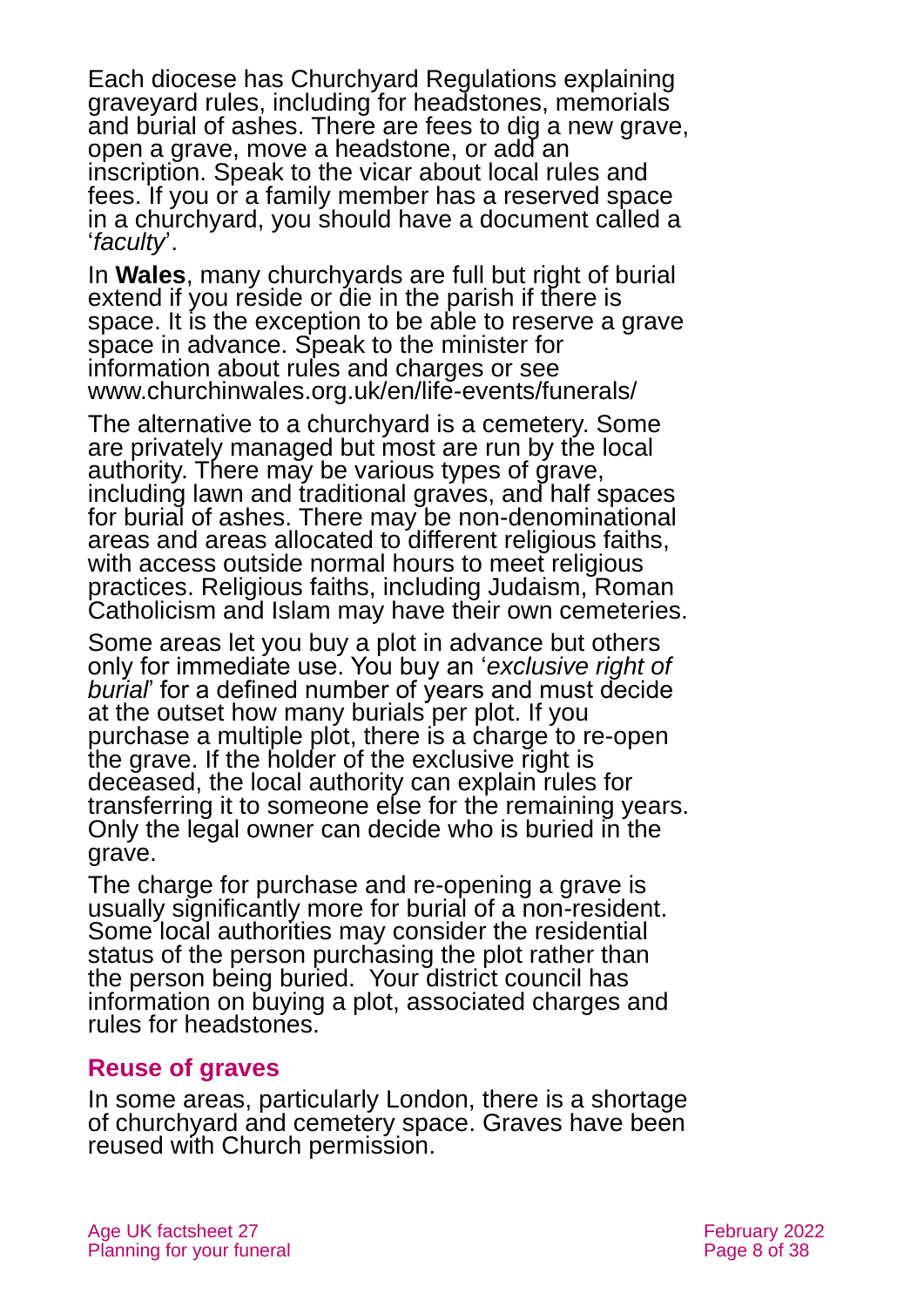### **Burial at sea**

You need a licence for England and offshore areas of Wales. See [www.gov.uk/guidance/how-to-get-a](http://www.gov.uk/guidance/how-to-get-a-licence-for-a-burial-at-sea-in-england)[licence-for-a-burial-at-sea-in-england](http://www.gov.uk/guidance/how-to-get-a-licence-for-a-burial-at-sea-in-england)

### **Natural burial grounds**

There are over 270 natural burial sites following environmentally friendly principles in the UK. They are often cheaper than a cemetery. They may be managed by the local authority or privately owned in a dedicated nature reserve or woodland. You may be able to buy a plot in advance. Most do not allow a traditional headstone but allow another marker.

For information, contact your local authority or the [Natural Death Centre](http://www.naturaldeath.org.uk/) (NDC). The NDC helped create a network of woodland burial sites and runs the Association of Natural Burial Grounds, with its own code of practice that members must follow.

### **More information**

For information about local services, see [www.gov.uk/find-bereavement-services-from-council](http://www.gov.uk/find-bereavement-services-from-council)

# <span id="page-8-0"></span>**6 Reducing funeral costs**

# **6.1 Compare funeral directors**

Funeral directors are required to display their prices clearly (see [section 4\)](#page-5-0), enabling people to easily compare costs. See their website or brochure for details of their services, range of coffins and other ways they can help. Getting a quote does not mean you must use that funeral director.

Many belong to a professional organisation that can provide a list of their members. These include:

- ⚫ The National Association of Funeral Directors (NAFD)
- ⚫ The National Society of Allied and Independent Funeral Directors (SAIF)
- ⚫ The Association of Green Funeral Directors.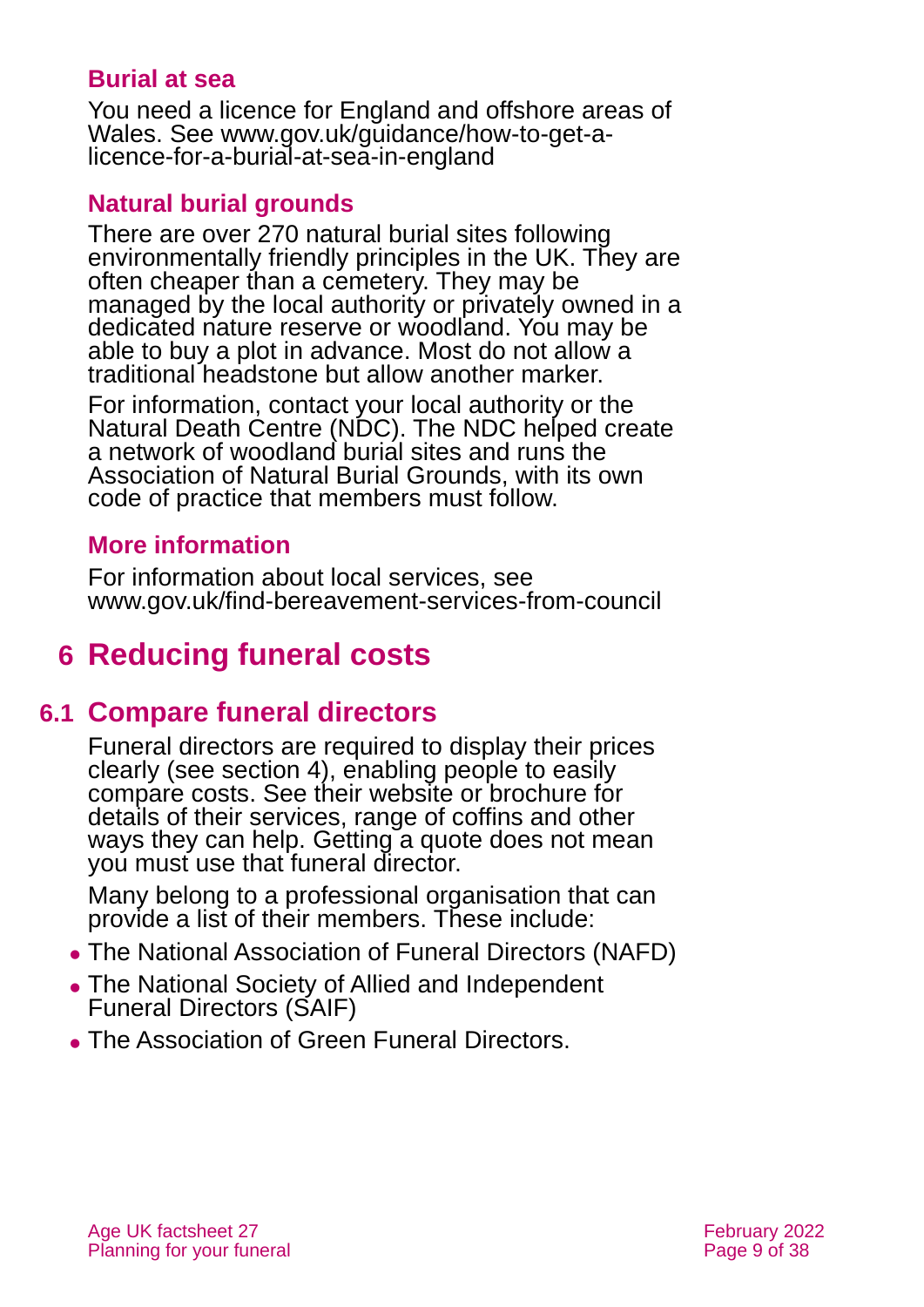The funeral industry is currently unregulated, so there is no standard code of practice or complaints procedure. Ask each funeral director about their complaints procedure and options should there be a problem. NAFD members must work to a code of practice. If unhappy with the funeral director's response, NAFD and SAIF offer an independent arbitration scheme, where a complaint involves one of their members.

### **What can you expect from a funeral director?**

Funerals are individual events. Funeral directors should discuss your requirements, their fee structure and have an understanding of the observances of local faith groups and cultures. They should be aware of local options, cemetery and crematorium rules and fees and whether there are reduced rates at certain times of the day, or days of the week.

Many are signed up to [Quaker Social Action's](https://fairfuneralscampaign.org.uk/) *Fair*  [Funerals Pledge.](https://fairfuneralscampaign.org.uk/) They commit to be open about their most affordable options when you contact them including third party costs and on their price list and website.

Always ask when payment is required before committing yourself. Ask if they want part or full payment first, offer a discount if you pay in full within a certain time, or allow payment in instalments after the funeral.

# **6.2 Arrange a funeral without a funeral director**

You can save money if you take responsibility for some tasks usually undertaken by a funeral director. These include caring for the body, completing paperwork, making arrangements with the cemetery or crematorium, and sourcing, purchasing and transporting the coffin. A funeral director may be willing to carry out some of these tasks for you.

The [Natural Death Centre](http://www.naturaldeath.org.uk/) and [Money Helper](https://www.moneyhelper.org.uk/en) have information about how to source a coffin or think about help needed from a funeral director.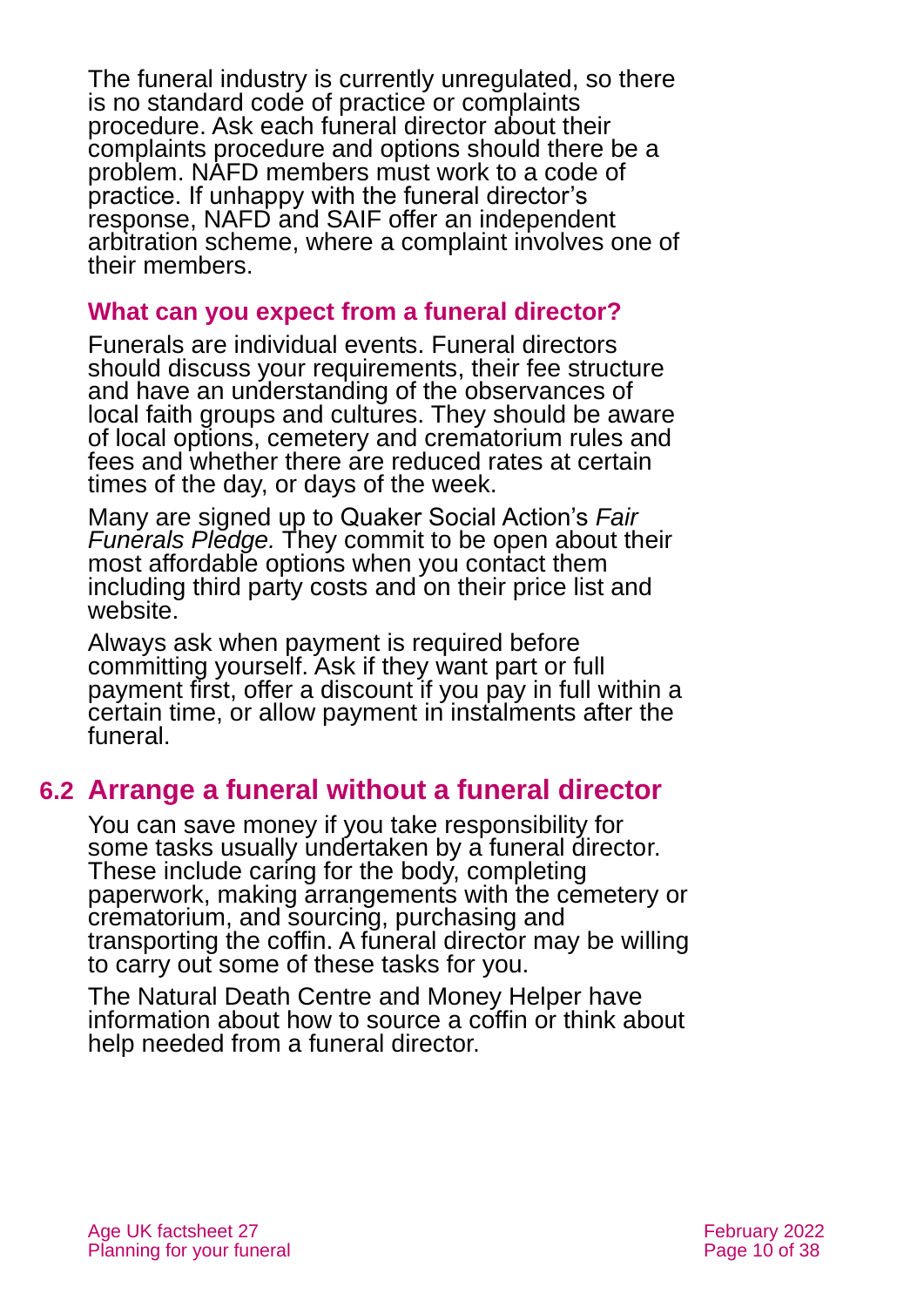# **6.3 Residents fixed cost funerals**

Ask the local authority if they have a fixed cost, value for money funeral service for residents in conjunction with a local funeral director. This option may not be available but it can be worth checking.

### **6.4 Think about discretionary costs**

Discretionary costs can add up and affect overall costs. They are not included when calculating average cost of a funeral. Funeral directors can help with these but family members may be able, or want to organise some themselves. Things to consider include:

- ⚫ Do you want an obituary in the local paper or to inform ex-colleagues?
- ⚫ Do you want order of service sheets? If so, could a family member or friend produce them?
- ⚫ Type of coffin or casket for a burial there are environmentally friendly materials such as willow, bamboo, cardboard or different types of wood and these vary significantly in price. There is no legal requirement to use a coffin for burial - you can choose a shroud instead.
- As caskets may be larger than coffins and need extra grave space, check costs with a cemetery or funeral director. There are coffin-related requirements for cremation.
- ⚫ Do you want a clergy-led or celebrant-led service at a church or crematorium? The [British Humanist](http://www.humanism.org.uk/)  [Association](http://www.humanism.org.uk/) or [Institute of Civil Funerals](https://www.iocf.org.uk/) can help you find a non-religious celebrant.
- ⚫ If you have a service, do you want an organist or prefer to use the venue's sound system to play your own choice of music?
- ⚫ Do you want friends or relatives to read poems or reflect on your life instead of, or as well as, a celebrant-led service?
- Use of limousines do you want any or to limit them to close family?
- ⚫ Use of pallbearers do you want to ask family or friends? Many funeral directors allow this.
- Do you want flowers? The style and number of floral displays affects costs. Do you want to use a florist or have family arrange the flowers?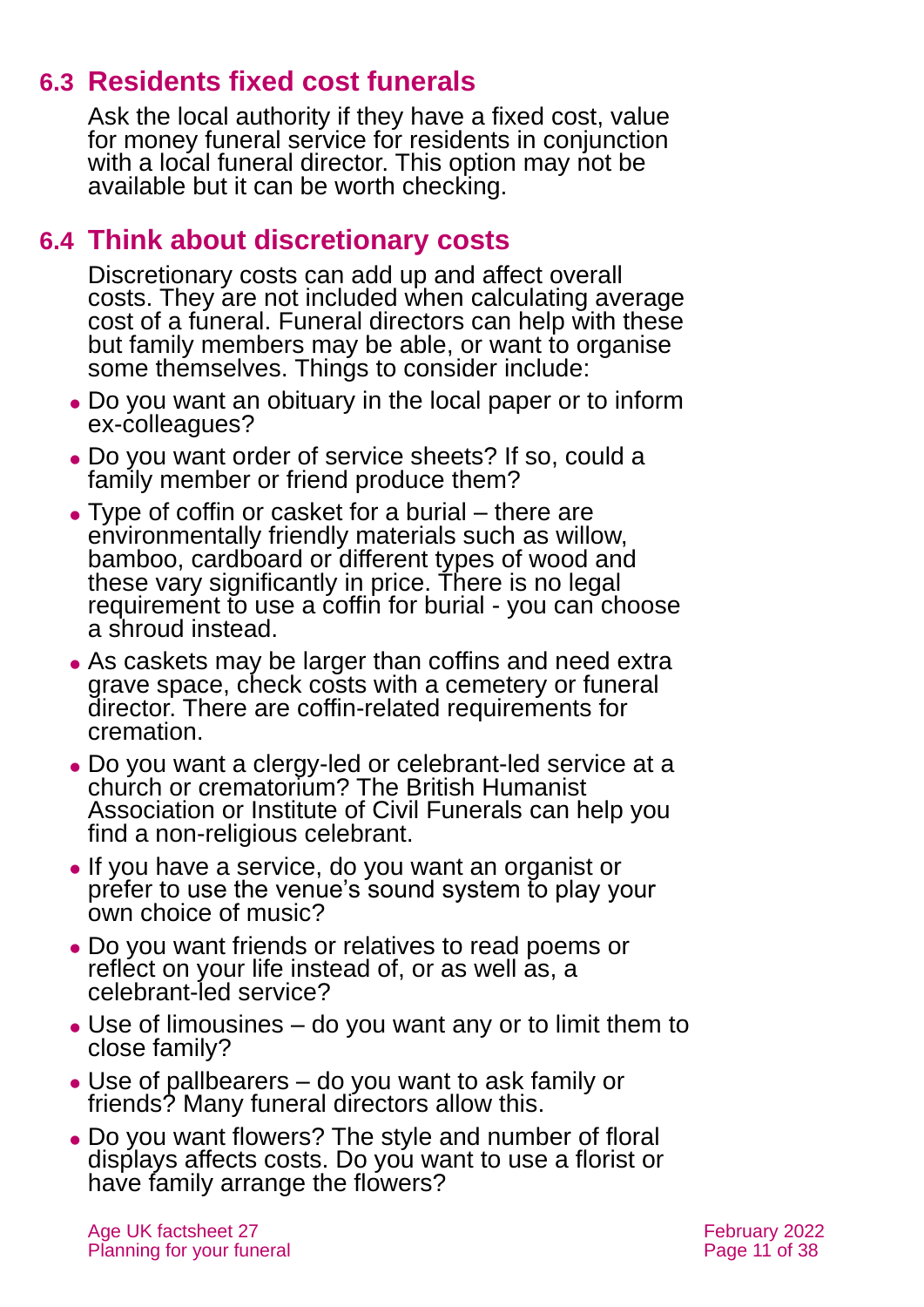- ⚫ Refreshments afterwards do you want to hire a venue or have something at home? Will you use a caterer or are family and friends willing to bring food? Do you want to offer alcohol?
- ⚫ Do you want a memorial in the garden of remembrance or to have your ashes scattered in a favourite spot? You need permission to scatter ashes on someone else's land.
- ⚫ Do you want a headstone in the cemetery or crematorium grounds? The size, type of stone, engraving and number of characters affect the price. Does the price quoted for the headstone include installation?

# **7 Ways to pay for a funeral**

# **7.1 Funeral insurance**

Funeral insurance or other insurance offers different levels of cover, so check what each plan includes. Another option is an '*over 50s life insurance plan*'. It pays a fixed lump sum on your death that can go towards funeral costs. Check policy terms, as you may have to pay into it for the rest of your life. This affects how much you must pay in. Clarify the terms should you want to cancel the plan in future.

# **7.2 Funeral plan**

A pre-paid funeral plan allows you to decide the type of funeral you want and pay for it in advance at today's prices. When you die, the scheme should pay all agreed funeral expenses described in your chosen plan, however much they have increased since you took out the plan.

It is important to compare several schemes, check what is included and excluded, and their terms and conditions carefully before agreeing and signing a contract. Important points to consider include:

- ⚫ price and payment terms for different plans on offer or to cancel the plan
- ⚫ does the price increase if you pay over several months or years rather than in one lump-sum?
- is there a choice of funeral director or are you tied to a national chain?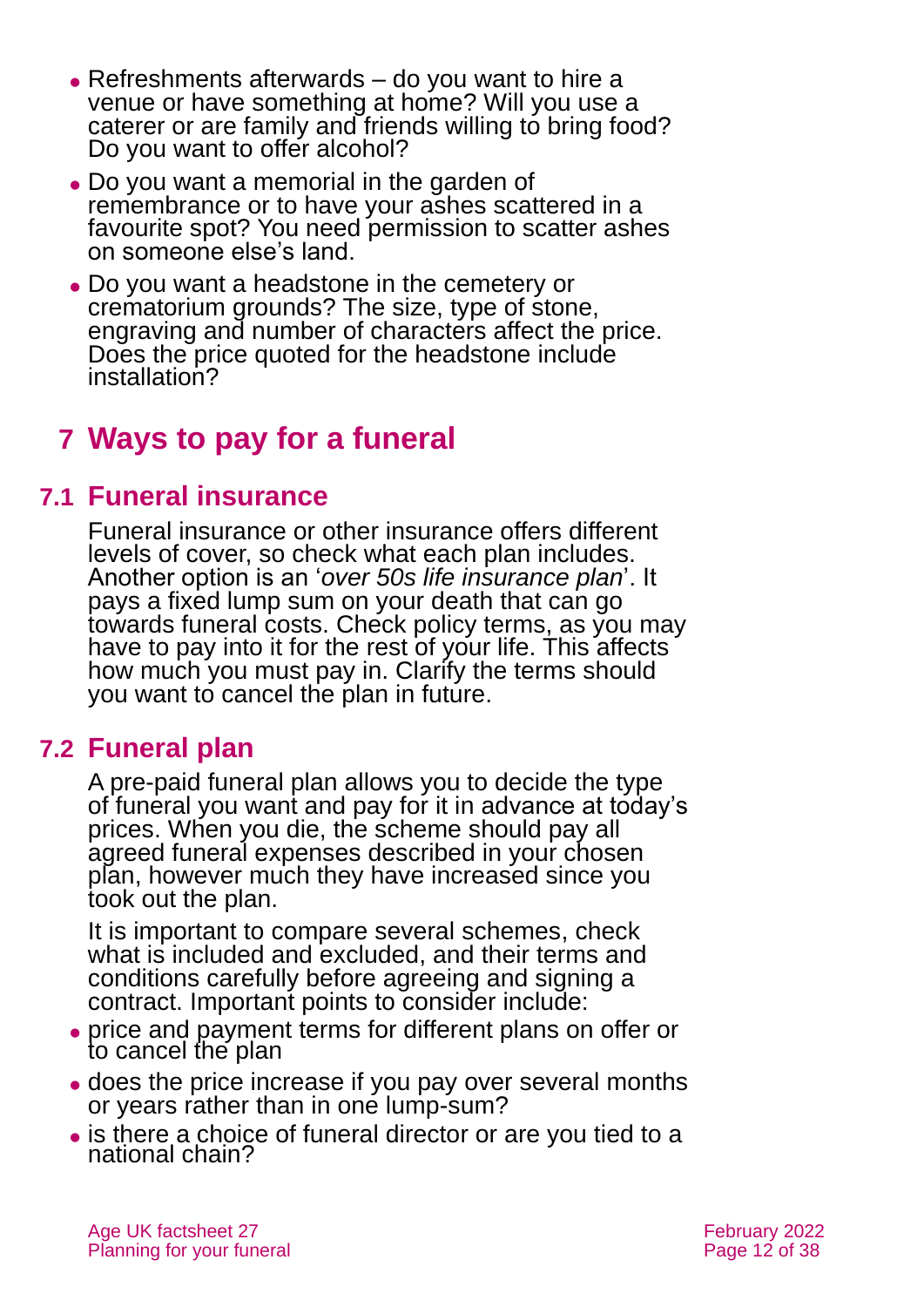- are there limitations to the days or time you can have the funeral?
- ⚫ what happens if you move to a different part of the country?
- ⚫ which items are included and excluded? For example, are all disbursement fees included? What burial costs are included? Check current costs of excluded items for an idea of likely costs in the future
- ⚫ is money paid in held in a whole life insurance fund, or trust invested as directed by the trustees? This offers some protection, as assets to pay for the funeral are held separately from those of the scheme provider.
- is there helpline support for relatives when they need to realise the plan?
- is the plan provider registered with the Funeral Planning Authority (FPA)? Registration is voluntary but registered providers must operate to FPA requirements. From 29 July 2022, the FPA will cease to operate, as prepaid funeral plans will be regulated by the Financial Conduct Authority (FCA), see [www.fca.org.uk/consumers/funeral-plans](https://www.fca.org.uk/consumers/funeral-plans)

#### **Note**

If you or your partner are over State Pension age, the value of a funeral plan is disregarded for Pension Credit, Housing Benefit, Universal Credit, Council Tax Support, and Council Tax Reduction.

# **7.3 Funeral expenses payment**

If there is not enough money in a deceased person's estate (money, property and possessions) to pay funeral costs, family members may be [a](https://www.gov.uk/funeral-payments)ble to get a [funeral expenses payment](https://www.gov.uk/funeral-payments) from the Department for Work and Pensions (DWP), if they meet certain conditions.

To qualify, the deceased must have been ordinarily resident in the UK when they died and the funeral usually needs to take place in the UK. In certain circumstances, a payment can be paid for a funeral taking place in the European Economic Area or Switzerland.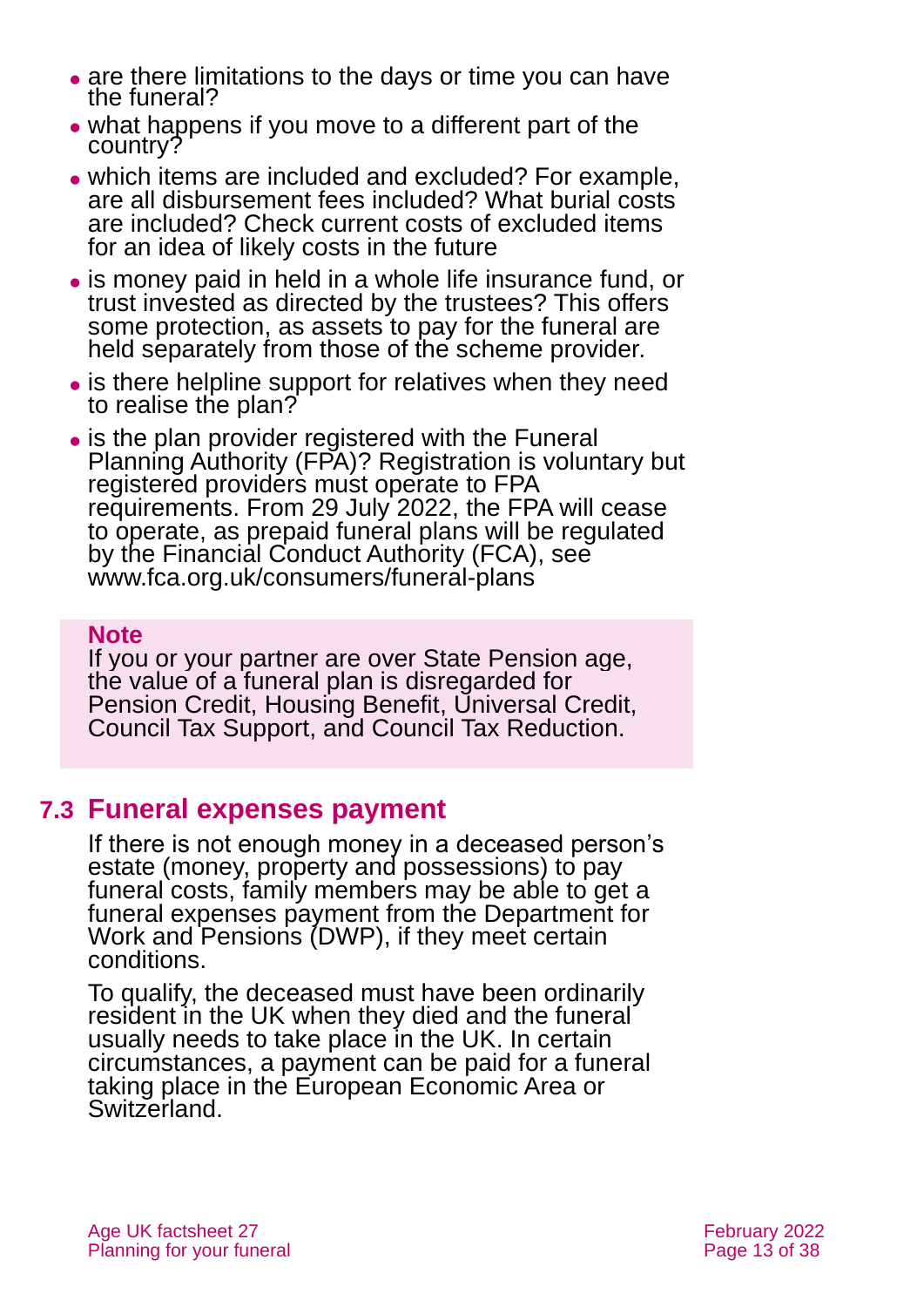### **Who can apply?**

You or a partner who lives with you must be awarded a qualifying benefit and be considered responsible for making the funeral arrangements. See below for a list of the qualifying benefits.

#### **Note**

Strict rules govern who can receive a funeral expenses payment and how much. Before making arrangements with a funeral director, always call the Bereavement Service or speak to the local Jobcentre Plus to find out what help you might get.

This is important, as you may be considered to have entered into a binding contract with the funeral director and become responsible for the cost, even if you are unrelated to the deceased.

### **What benefits count?**

Qualifying benefits include:

- Pension Credit
- ⚫ Income Support
- ⚫ Universal Credit
- ⚫ income-based Jobseeker's Allowance
- ⚫ income-related Employment and Support Allowance
- ⚫ Working Tax Credit (if it includes a disability or severe disability element)
- ⚫ Child Tax Credit
- Housing Benefit
- Support for Mortgage Interest loan.

You are eligible if you receive a backdated award of these benefits covering the date you claim a funeral payment. If your funeral payment claim is refused while waiting for a decision on a claim, you can reclaim a funeral payment within six months of being awarded the benefit.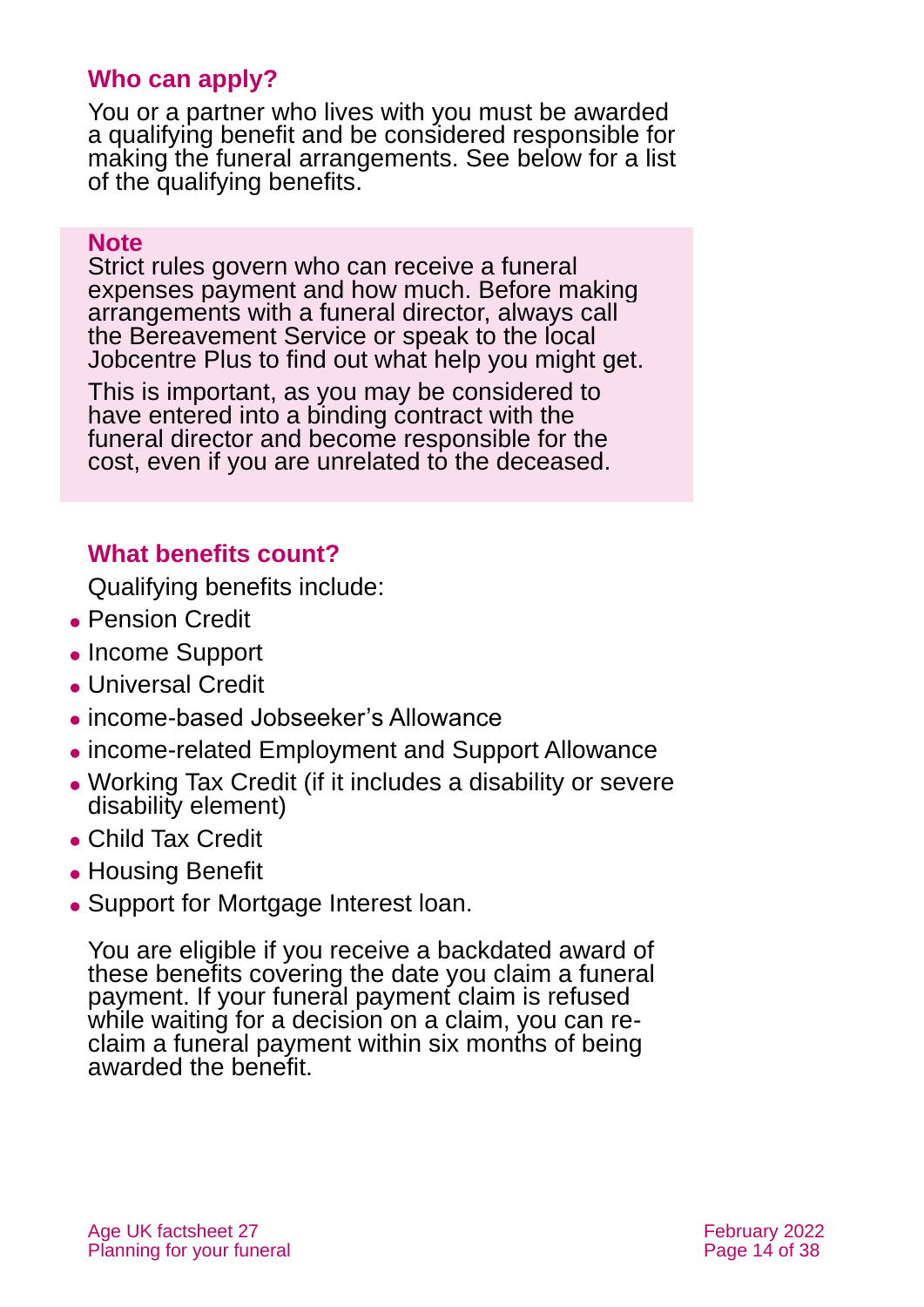### **Who is considered responsible?**

The partner of the person who dies is considered responsible for arranging the funeral. Partner includes same-sex partners.

If there is no surviving partner and someone else claims a funeral payment, it is not awarded if there is another immediate family member (for example son or daughter) who does not receive a qualifying benefit.

#### **Example**

A widow dies leaving a son and daughter. The son receives a qualifying benefit and makes a claim for a funeral payment. It is refused as his sister works and is not receiving a qualifying benefit.

There are exceptions. For example, a payment may be made if the immediate family member is estranged from the deceased, is in a care home funded in part or wholly by their local authority, or their qualifying benefit stopped due to a lengthy period in hospital.

Where there is no surviving partner and no immediate family member, it may be considered reasonable for a close relative or close friend to take responsibility for the funeral. The nature and extent of their contact with the deceased is considered.

### **Savings and assets**

There are no savings/capital limits for a funeral expense payment.

### **Amount of payment**

The amount of an award may be reduced to take into account:

- ⚫ the deceased's assets. If there are assets only available via probate, the DWP state they have discretion whether to award a funeral payment, which they may then later ask to be paid back
- ⚫ assets which are or will be available without a grant of probate or letters of administration (assets which existed at the time of death can count, even if used for other purposes)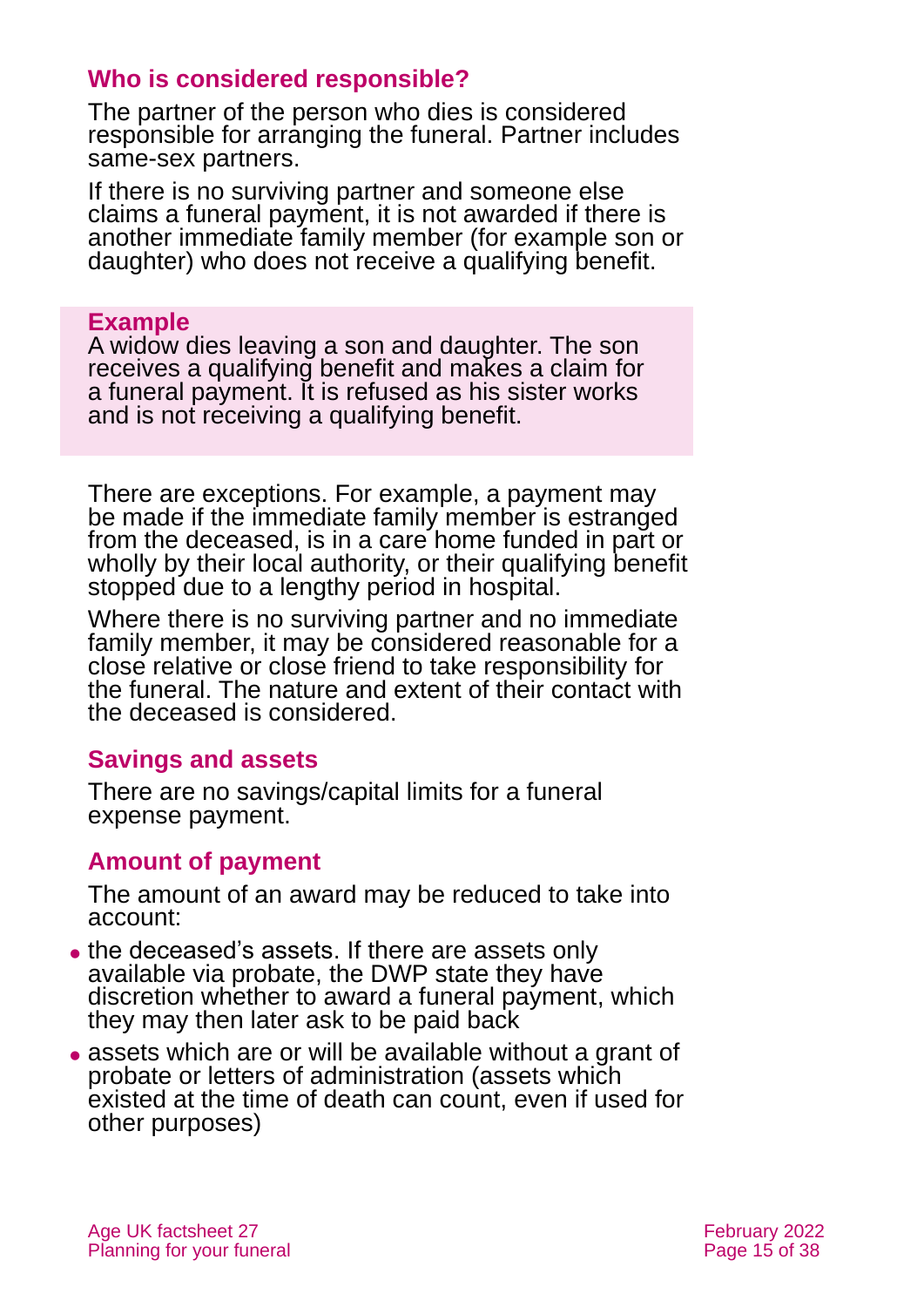- ⚫ payments from insurance policies, occupational pension scheme, pre-paid funeral plan or similar source on the death of the deceased, or
- ⚫ any funeral grant paid because the deceased was a war pensioner.

#### **Note**

If a grant of probate is made, money or other assets in the person's estate may be used to pay the money back. The estate is money, property and other things owned by the deceased.

### **What can a funeral payment cover?**

The payment can cover:

- ⚫ buying a burial plot and right to burial in that plot, whether or not that right is exclusive, or the cost of reopening a grave and burial costs
- ⚫ cremation fees, including the cost of the doctor's certificate or other costs relating to death certification
- ⚫ any document necessary for access to the assets of the deceased
- transport for portions of the journey more than 50 miles, in the following circumstances:
	- transport of the body to funeral director's premises or a place of rest, whether or not the deceased died at home
	- ⚫ transport of coffin and bearers by hearse and another vehicle from funeral director's premises or place of rest to the funeral
	- ⚫ reasonable expenses of one return journey within the UK for the responsible person to arrange or attend the funeral.

Costs allowed for burial, cremation and transport do not include any extra requirements arising from the religious faith of the deceased. The payment may not cover the full cost of the funeral as the DWP may consider the most affordable reasonable option.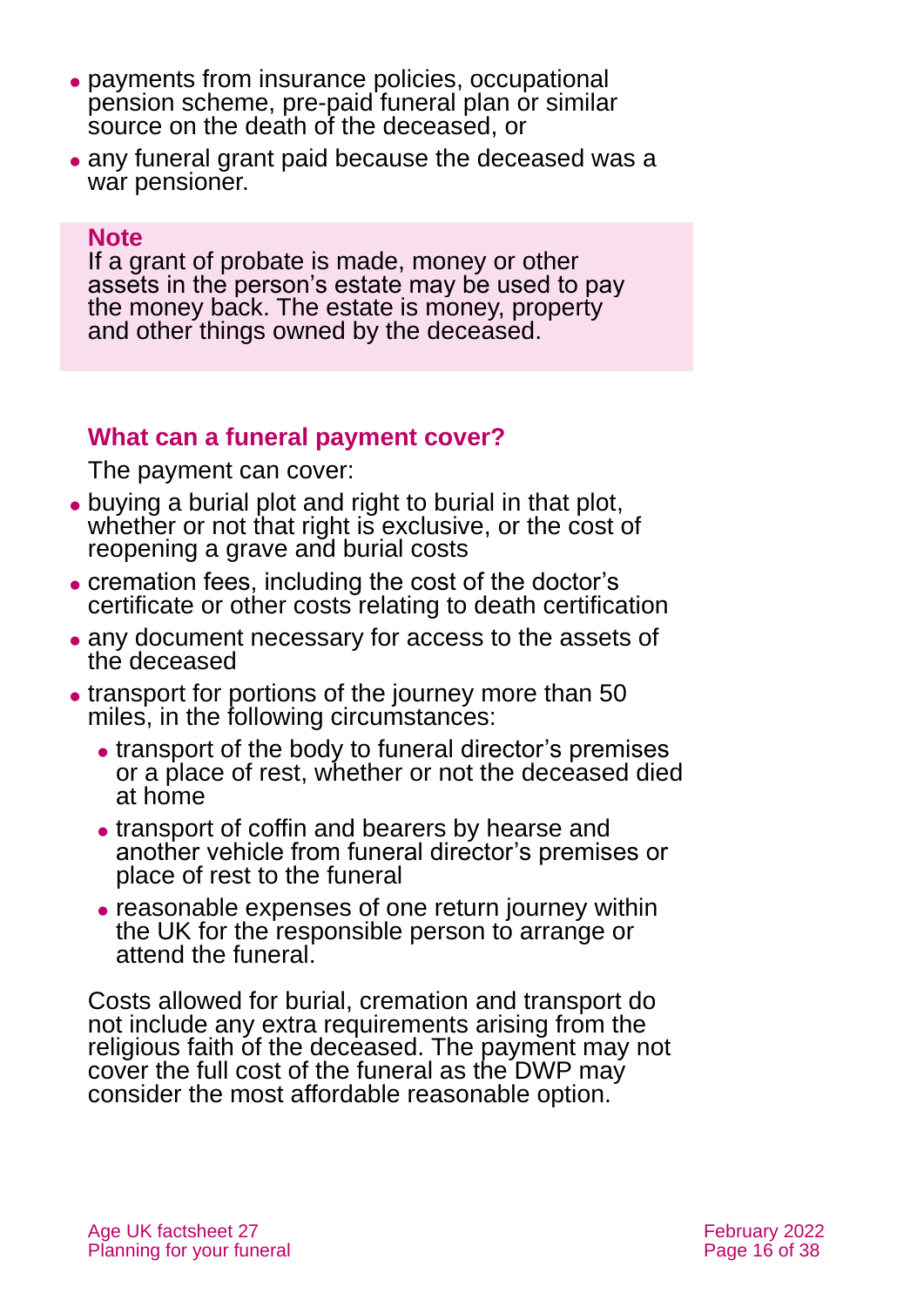In addition, up to £1,000 extra funeral expenses can be claimed to cover items such as a coffin, headstone, funeral director's fees, flowers or other transport arrangements (£120 maximum, if some costs have been met from a pre-paid funeral plan or similar arrangement).

### **Making a claim**

A claim can be made from the date of death, up to six months after the date of the funeral, even if the bill has been paid. The DWP only considers a claim once a funeral director has been instructed and the date of the funeral is known.

Claim on [form SF200](https://www.gov.uk/government/publications/funeral-payment-claim-form) available from a Jobcentre Plus office, by calling the Bereavement Service helpline on 0800 151 2012, or downloading with supporting notes from the [Gov.uk](https://www.gov.uk/government/publications/funeral-payment-claim-form) website. If the person claiming is not looking after the estate, the DWP write to the person who is, at the same time as making the payment.

### **If refused a funeral payment**

If a claim is refused, ask the DWP to reconsider their decision, called a '*mandatory reconsideration*'. If they refuse, you can appeal to HM Courts and Tribunals Service. It is important to challenge a decision or get independent advice quickly as time limits mean you should usually take action within one month. For more information, see factsheet 74, *[Challenging welfare](https://www.ageuk.org.uk/globalassets/age-uk/documents/factsheets/fs74_challenging_welfare_benefit_decisions_fcs.pdf)  [benefit decisions](https://www.ageuk.org.uk/globalassets/age-uk/documents/factsheets/fs74_challenging_welfare_benefit_decisions_fcs.pdf)*.

### **7.4 Saving accounts**

You could save into a bank, building society, Post Office savings account or Credit Union account. Bank and building societies usually freeze individual accounts when told of the holder's death but can allow family to access funds to pay for a funeral, if they provide a copy of the death certificate and funeral invoice with their name on it. This avoids the need to involve the executor or wait for probate. Ask your bank or building society about their procedures.

### **7.5 Occupational pension**

Some occupational pension schemes provide a lump sum to a spouse on the death of a scheme member. If the individual was working at the time of their death, there may be a '*death in service*' benefit.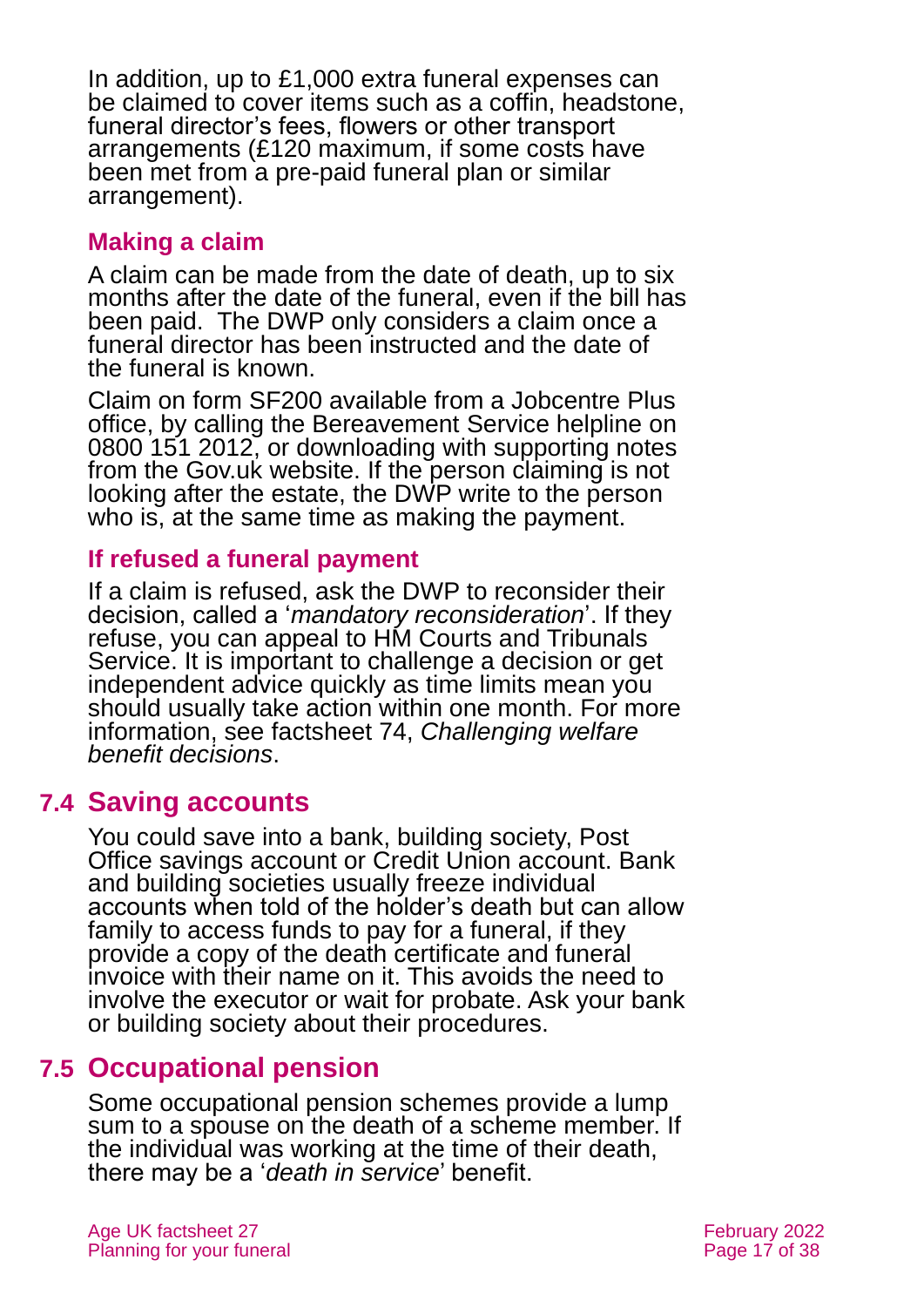### **7.6 Make allowance for funeral costs in your estate**

If you have made a will and appointed executors, they have the primary responsibility for arranging the funeral and are entitled to recover funeral expenses from your estate. If your family arranges and pays for your funeral, they can seek to recover costs from your estate. If there are other debts, funeral costs are usually paid first, although secured debts such as a mortgage must be paid before funeral costs.

#### **Note**

The [Quaker Social Action](https://www.quakersocialaction.org.uk/) **Down to Earth programme** offers help and practical support to manage and pay for funerals [quakersocialaction.org.uk/we-can-help/helping](https://quakersocialaction.org.uk/we-can-help/helping-funerals/down-earth)[funerals/down-earth](https://quakersocialaction.org.uk/we-can-help/helping-funerals/down-earth)

# <span id="page-17-0"></span>**8 NHS and local authority duty to pay for funerals**

In certain circumstances, the NHS or local authority has a statutory duty to organise and pay for a '*public health funeral'*. Most local authorities have a public health funeral policy. For example, if a deceased person has not made plans and has no family or friends to make arrangements,

### **Duty of the NHS**

If someone dies in NHS care, for example while in hospital, and relatives cannot be traced, or no relatives or friends are willing or able to arrange and pay for the funeral, the NHS usually does, though some refer to the local authority instead. They may subsequently submit a claim on the person's estate to pay for the funeral.

Hospitals often have arrangements with a local funeral director for a basic funeral. Hospital staff make arrangements, taking account of known wishes of the deceased, and decide its date, time and location.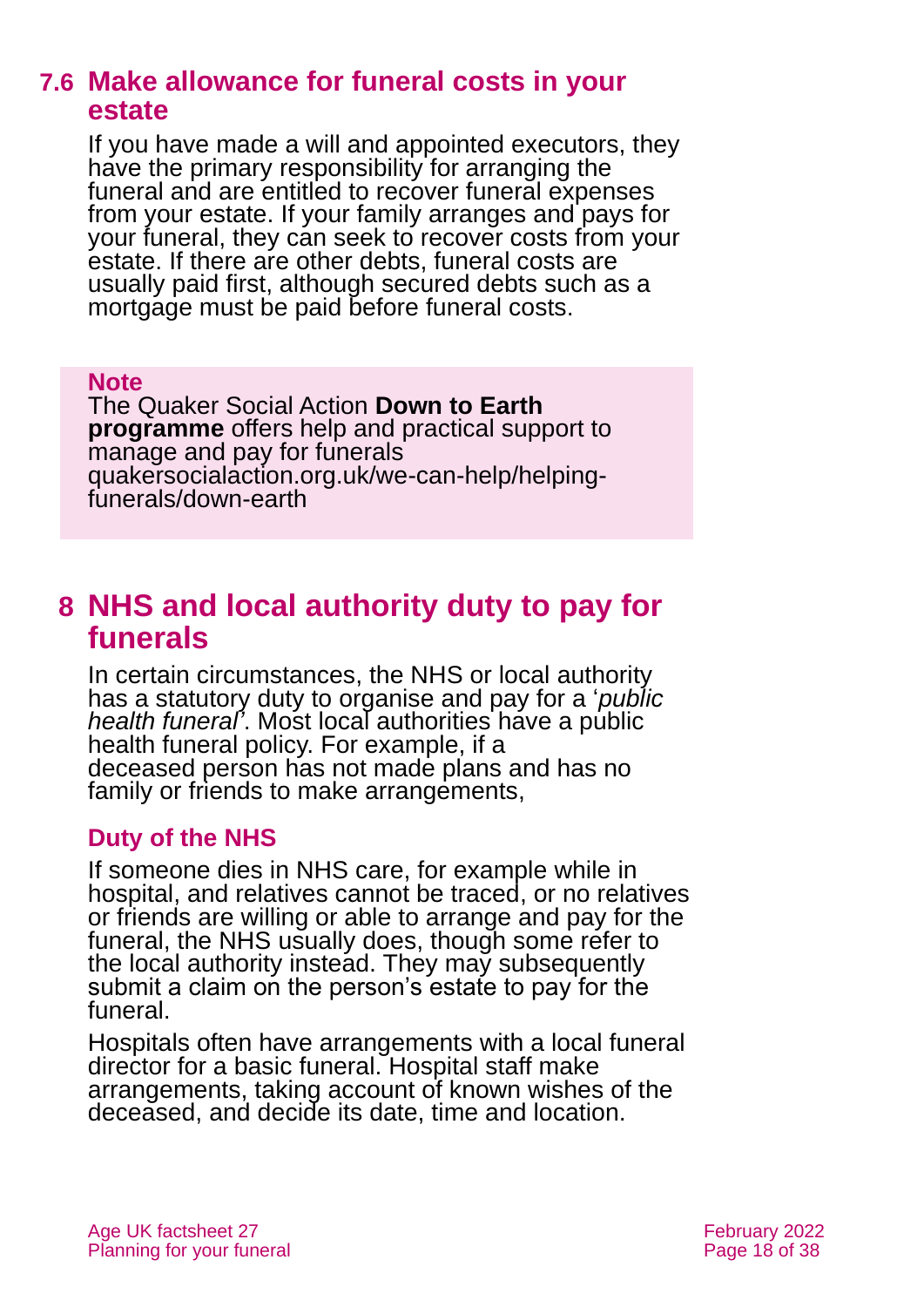### **Duty of a local authority**

A local authority has a duty under Section 46 of the *[Public Health Act 1984](https://www.legislation.gov.uk/ukpga/1984/22/contents)* to arrange burial or cremation of anyone who dies in their area, when '*no suitable arrangements for the disposal of the body have been or are being made*'. This is usually taken to mean as '*where it appears there is no other person willing or able to make necessary arrangements*'.

The local authority makes enquiries to see if a relative could pay for the funeral and claims expenses from the deceased's legal representative if they leave an estate. The authority has no powers to reimburse funeral costs where a third party has already arranged the funeral.

The way individual authorities arrange matters varies. They often have an agreement with a local funeral director for a basic funeral. They may decide the date, time and location and arrange a celebrant officiated service. They inform known family and friends of the date and time and it is up to them whether they attend.

Public health funerals are often cremations held with a short service. The local authority should offer burial if it is clear the deceased would not have wanted a cremation, for example, for religious reasons. It may be a good idea to put it in writing if you wish to be buried.

# <span id="page-18-0"></span>**9 Organ and tissue donation**

# **9.1 Donating organs for transplant**

### **England**

The system for organ donation is an '*opt-out*' system. All adults in England are considered to have agreed to donate their own organs when they die, unless they record a decision not to donate, known as an '*opt out*', or are in an '*excluded group*'.

If you lack mental capacity to understand this option and take necessary action, you fall into an excluded group. You can revise your decision at any time.

Staff will always approach your family if organ or tissue donation is a possibility. If you have made a decision and shared this with your family, they would be expected to support it, whatever that is.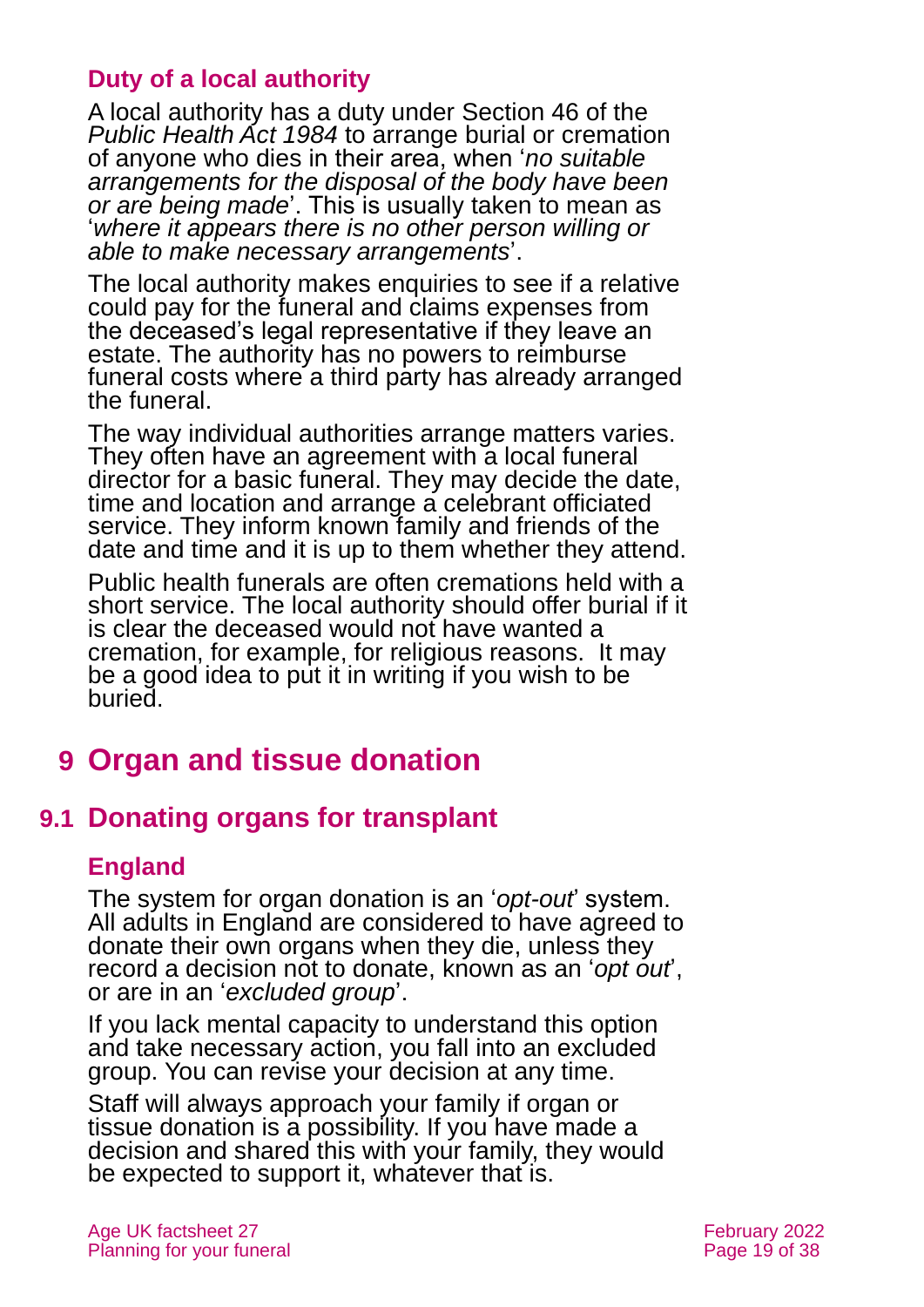If you have not recorded a decision either way, staff will approach your family and ask if they have information about your organ donation decision. If they do not, it will be considered you consent to donate your organs and your family are expected to support this.

For more information, go to [www.organdonation.nhs.uk](http://www.organdonation.nhs.uk/) which includes frequently asked questions, or call 0300 123 23 23.

### **Wales**

There is a '*soft opt-out system*' for consent to organ and tissue transplant. If you know you want to be a donor, you can:

- choose to do nothing and have your consent assumed (known as '*deemed*') or
- ⚫ register a decision to be a donor (opt in).

If you know you do not want to be a donor, then you can:

⚫ register a decision not to be a donor (opt out).

The '*soft opt out*' applies if you are over 18, have lived in Wales for 12 months or more, and die in Wales. Consent would not be '*deemed*' if, for a significant time before your death, you lack mental capacity to understand consent could be '*deemed*'.

If the deceased has not opted in or out, relatives are involved in the process. If they say the deceased person would not have wanted their organs removed, a donation does not go ahead. For information, see Welsh government website: [https://gov.wales/organ](https://gov.wales/organ-donation-guide)[donation-guide](https://gov.wales/organ-donation-guide)

# **9.2 Donating your body for medical research**

To donate your body for medical education or research, you must give written, witnessed consent. Consent cannot be given by anyone after your death. You can get a consent form from your nearest medical school.

Details of medical schools, the postcodes they cover and an [information pack](https://www.hta.gov.uk/donating-your-body) are available on the [Human](https://www.hta.gov.uk/guidance-public/body-donation)  [Tissue Authority website.](https://www.hta.gov.uk/guidance-public/body-donation) The pack contains information about body, brain and tissue donation.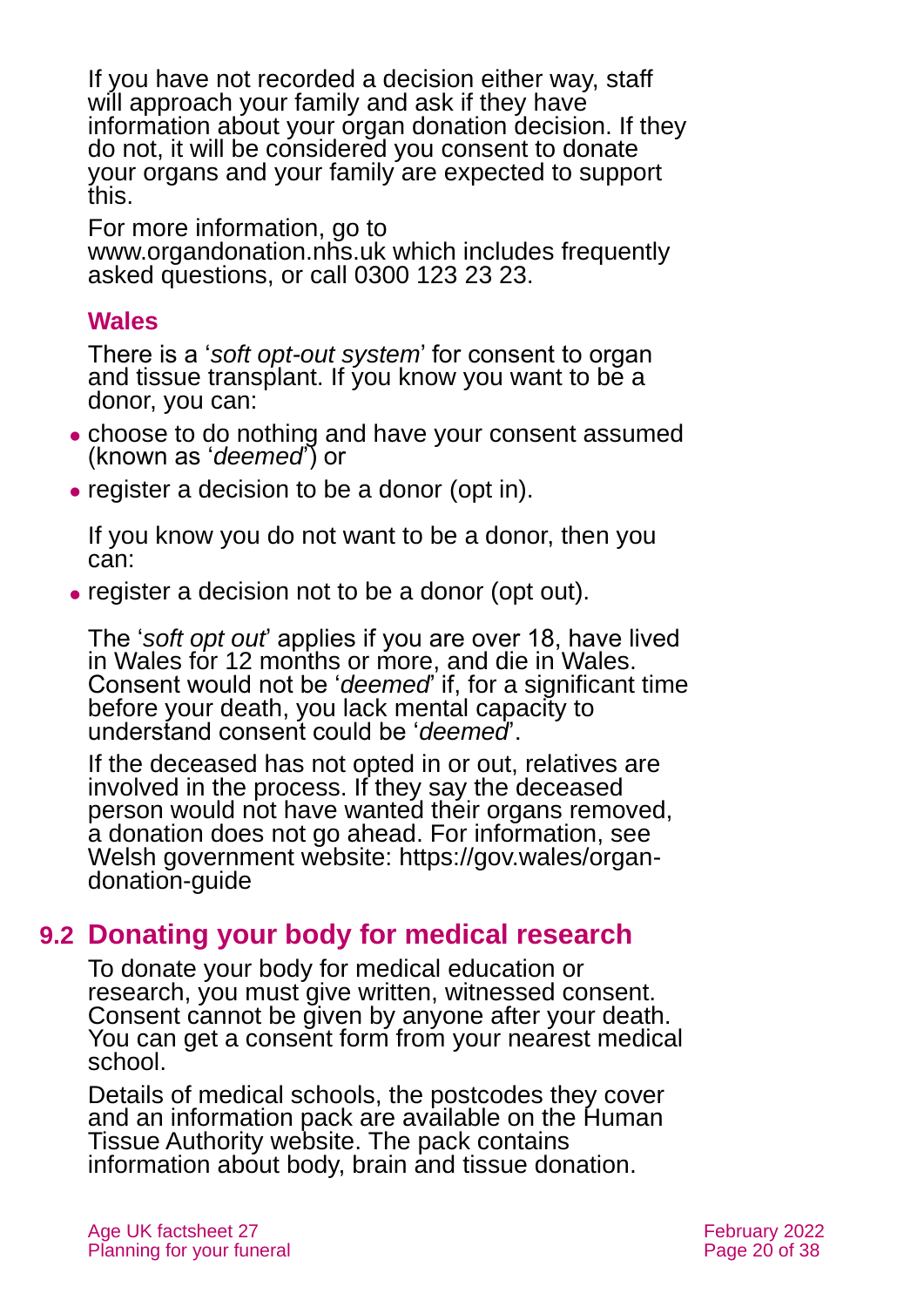Contact the Bequeathal Secretary at your local medical school for details of their arrangements and if you have questions.

Medical schools can and do decline a body, so you may wish to ask about circumstances where this may be the case and have a funeral contingency plan in place.

Medical schools normally only accept donations from within their area. They may accept donations from outside the area if you offer to help with transport costs. It is advisable to keep your signed form with your will and tell your GP and close relatives of your decision.

Medical schools usually arrange for cremation of a donated body unless specifically requested to return it to the family for a private service. Contact a specific medical school for information about their local arrangements.

# **9.3 Donating tissue for medical research**

Brain and spinal cord tissue donation can help doctors better understand conditions such as Parkinson's disease, multiple sclerosis, and Alzheimer's disease. It is important for researchers to have tissue from people with these diseases and from those with no evidence of them, so they can make comparisons.

You can consent to your tissue being donated or consent may be given after your death by someone nominated to act on your behalf or who was in a '*qualifying relationship*' with you at the time of your death such as your spouse or civil partner or parent.

If you are interested in registering to donate your brain tissue or that of a relative or partner, the [Medical](https://mrc.ukri.org/research/facilities-and-resources-for-researchers/brain-banks/donating-brain-and-spinal-cord-tissue/)  [Research Council website](https://mrc.ukri.org/research/facilities-and-resources-for-researchers/brain-banks/donating-brain-and-spinal-cord-tissue/) lists the brain banks in England and Scotland.

Some specialise in collecting certain types of brain tissue – such as those from a donor who died suddenly or who suffered from a specific disease such as Alzheimer's disease or multiple sclerosis. Your brain may be taken to a different bank, but it is important that you contact the nearest bank in the first instance.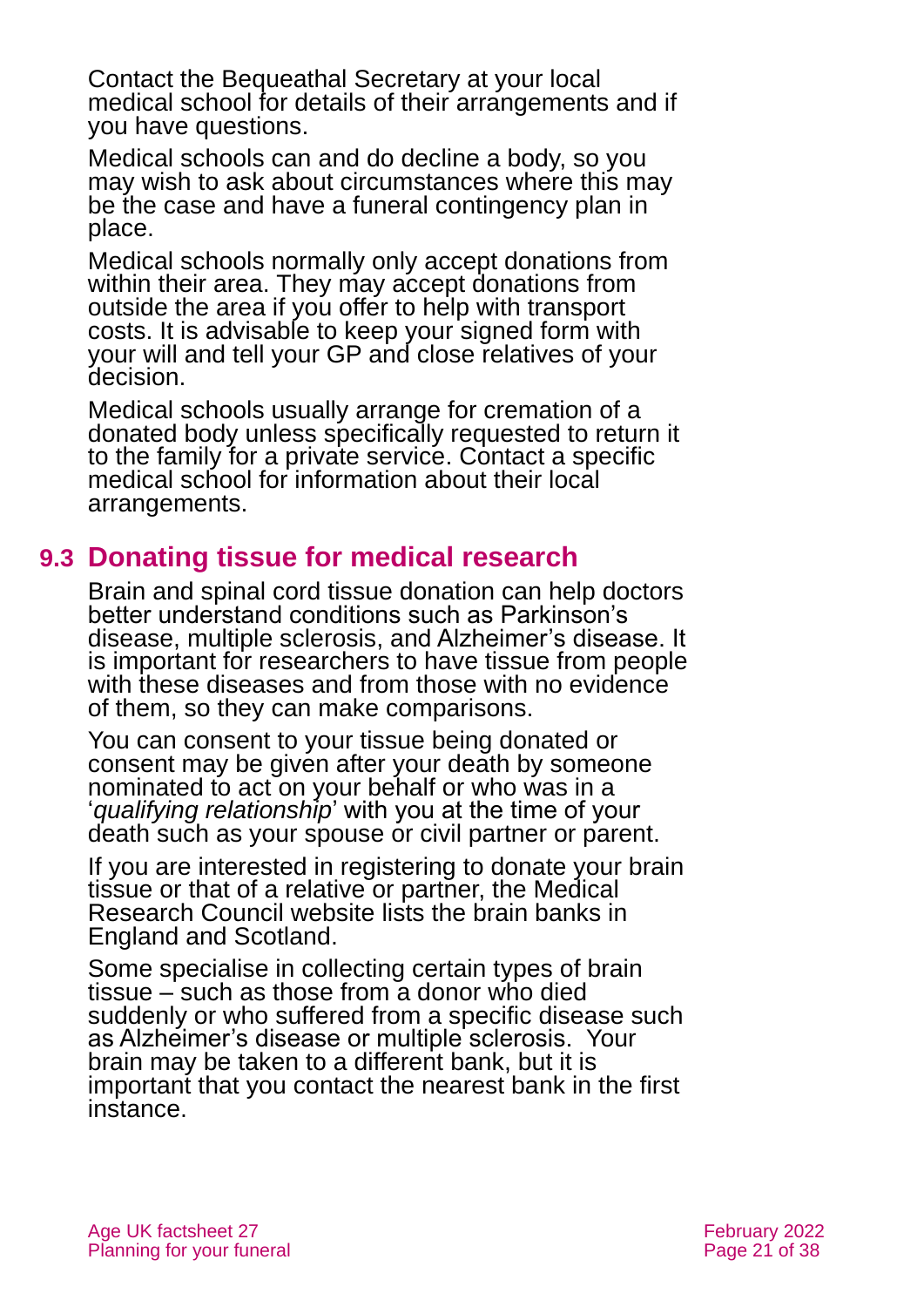Tissue from other body parts is also useful in medical research. If you have a particular condition, staff may ask if you would like to donate tissue after your death, or you could approach your doctor. You must give written consent for this to happen. Disease charities that need tissue donations have information for potential donors on their websites.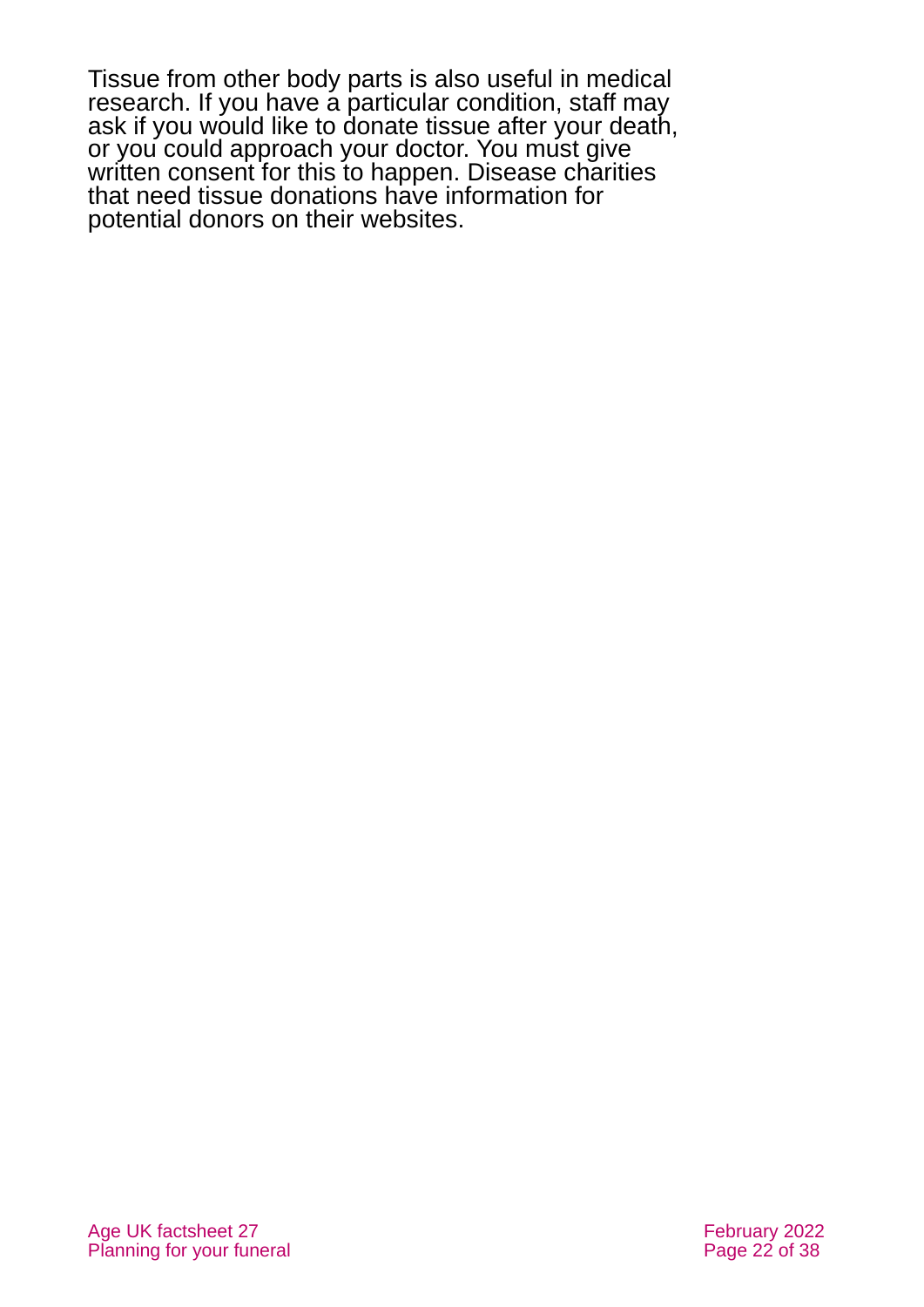# **Useful organisations**

### <span id="page-22-0"></span>**Association of Green Funeral Directors**

[www.greenfd.org.uk](http://www.greenfd.org.uk/) Telephone 0330 2211018

Help to find funeral directors who are willing to provide greener options.

### **Bereavement Service helpline**

[www.gov.uk/bereavement-payment](http://www.gov.uk/bereavement-payment) Telephone 0800 151 2012 (select option 2)

For Bereavement Support Payments and Funeral Expenses Payments.

### **British Humanist Association**

<https://humanism.org.uk/> Telephone 020 7324 3060

You can search their website for a funeral celebrant.

#### **Department for Work and Pensions**

[www.gov.uk/funeral-payments/how-to-claim](http://www.gov.uk/funeral-payments/how-to-claim) Telephone 0800 731 0469 Welsh language 0800 731 0453

Deal with Funeral Expenses Payment claims.

#### **Down to Earth**

[www.quakersocialaction.org.uk/we-can-help/helping](https://quakersocialaction.org.uk/we-can-help/helping-funerals/down-earth)[funerals/down-earth](https://quakersocialaction.org.uk/we-can-help/helping-funerals/down-earth) Telephone 020 8983 5055

Offer support to identify and arrange an affordable and meaningful funeral.

### **Funeral Planning Authority**

[www.funeralplanningauthority.co.uk](http://www.funeralplanningauthority.co.uk/) Telephone 0345 601 9619

Organisation to regulate providers in the pre-paid funeral plan industry.

### **Human Tissue Authority**

[www.hta.gov.uk](http://www.hta.gov.uk/) Telephone 020 7269 1900

License organisations that store and use human tissue for research and medical education and have information on body and tissue donation.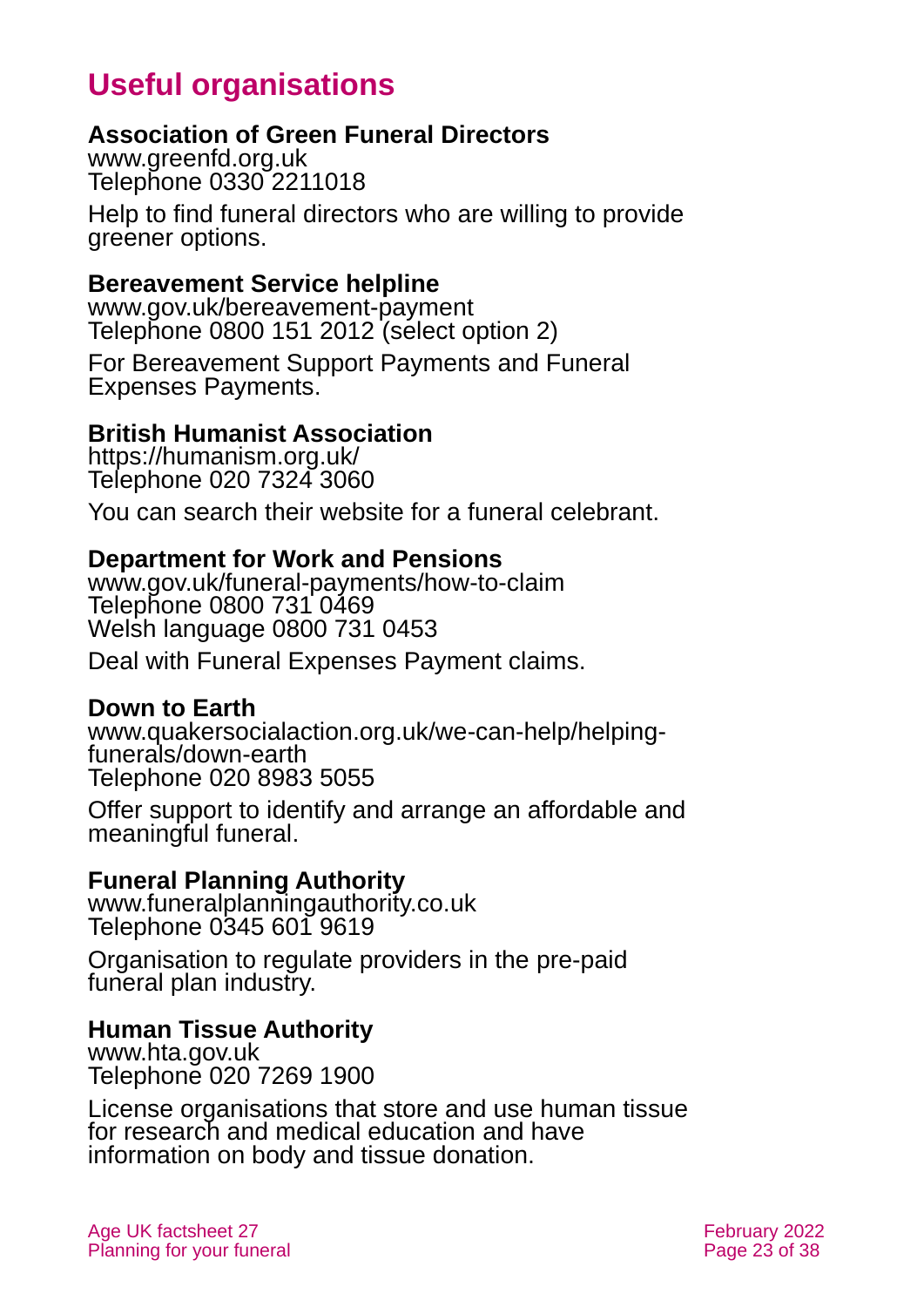### **Institute of Civil Funerals**

[www.iocf.org.uk](http://www.iocf.org.uk/) Telephone 01480 861411

Supports training of and offers a list of celebrants who can lead a funeral driven by wishes, beliefs and values of the deceased and their family.

### **Jobcentre Plus**

[www.gov.uk/contact-jobcentre-plus/how-to-contact](http://www.gov.uk/contact-jobcentre-plus/how-to-contact) Telephone for new claims 0800 055 6688

To find your local office, look in the phone book or ask your local library.

### **Medical Research Council**

[https://mrc.ukri.org/research/facilities-and-resources](https://mrc.ukri.org/research/facilities-and-resources-for-researchers/brain-banks/)[for-researchers/brain-banks/](https://mrc.ukri.org/research/facilities-and-resources-for-researchers/brain-banks/)

Medical Research Council supports a wide range of medical research in UK hospitals and universities. Their website lists brain banks in England and Scotland.

### **Money Helper**

[www.moneyhelper.org.uk](http://www.moneyhelper.org.uk/en) Telephone 0800 138 7777

A service set up by the government to provide free, impartial advice.

### **National Association of Funeral Directors**

[www.nafd.org.uk](http://www.nafd.org.uk/) Telephone 0121 711 1343

An independent trade association operating a Funeral Arbitration Scheme if you cannot resolve a complaint with one of its members.

### **National Society of Allied and Independent Funeral Directors**

[www.saif.org.uk](http://www.saif.org.uk/) Telephone 0345 230 6777 or 01279 726 777

This is a trade association for independent funeral directors and offers independent arbitration if you cannot resolve a complaint with a member.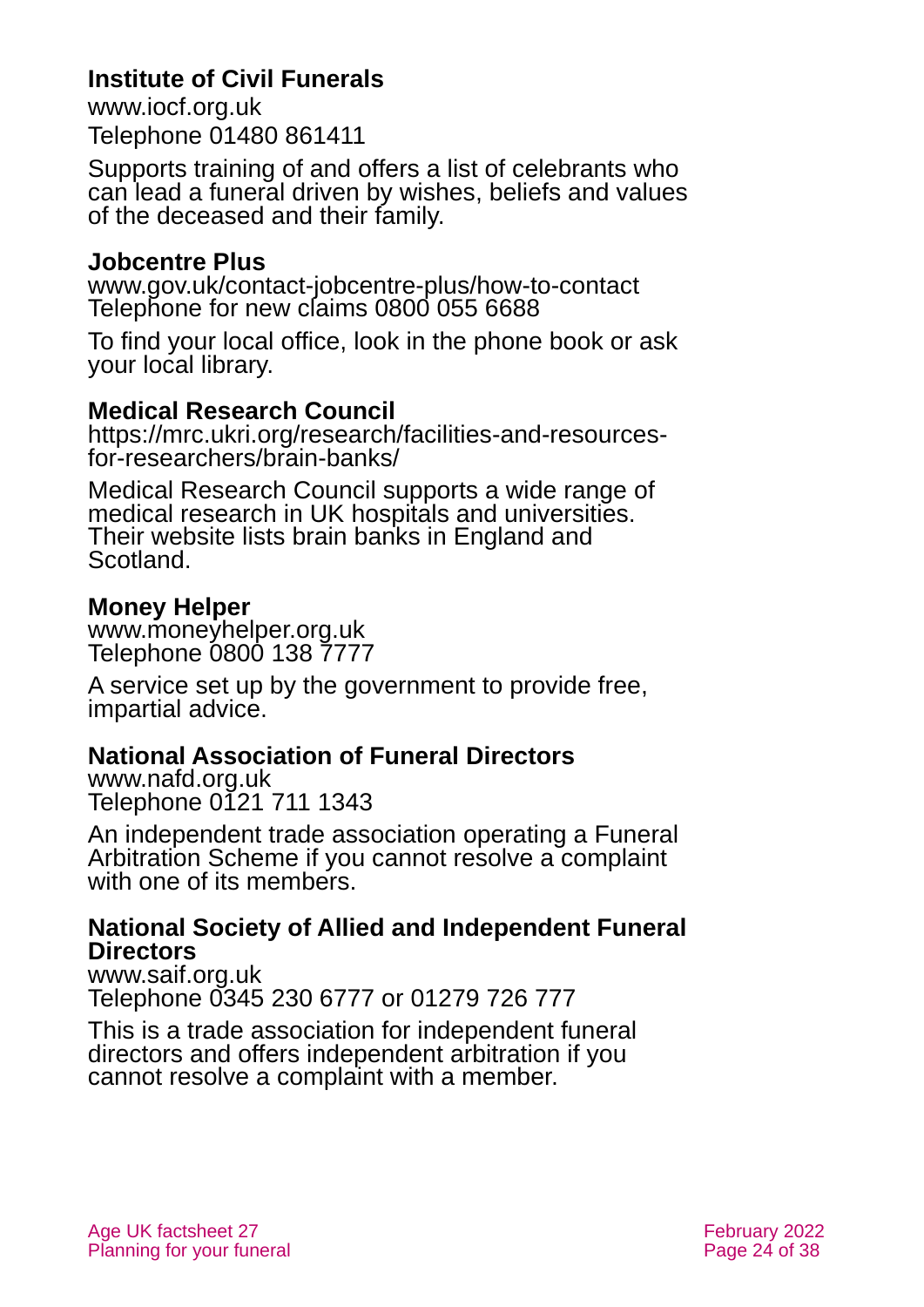### **Natural Death Centre**

[www.naturaldeath.org.uk](http://www.naturaldeath.org.uk/) Telephone helpline 01962 712 690

They seek to increase awareness of funeral choices outside the mainstream and produce the Natural Death Handbook.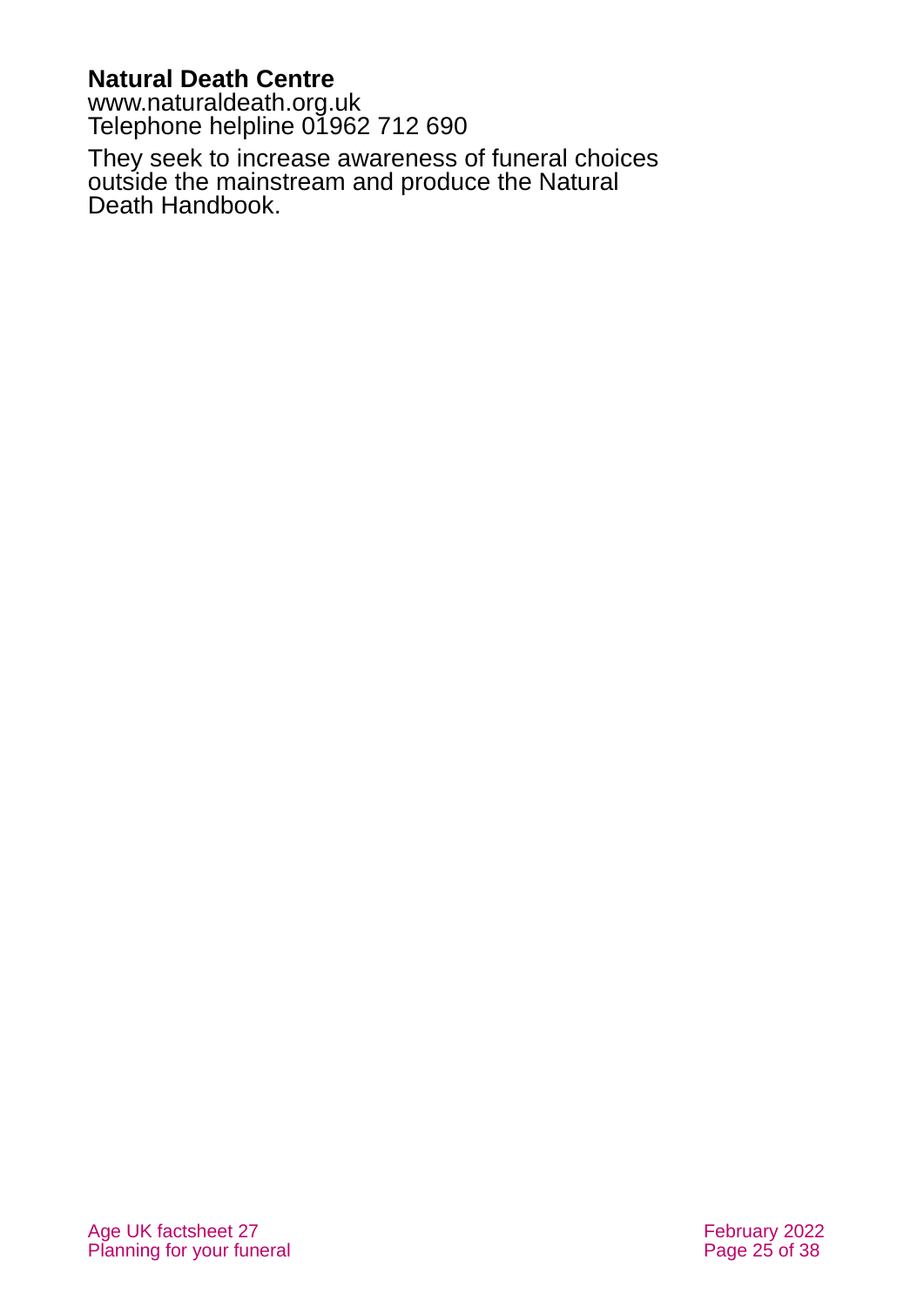# **Age UK**

Age UK provides advice and information for people in later life through our Age UK Advice line, publications and online. Call Age UK Advice to find out whether there is a local Age UK near you, and to order free copies of our information guides and factsheets.

### <span id="page-25-1"></span>**Age UK Advice**

[www.ageuk.org.uk](http://www.ageuk.org.uk/) 0800 169 65 65 Lines are open seven days a week from 8.00am to 7.00pm

### **In Wales contact**

#### **Age Cymru Advice**

[www.agecymru.org.uk](http://www.agecymru.org.uk/) 0300 303 44 98

### <span id="page-25-0"></span>**In Northern Ireland contact**

#### **Age NI** [www.ageni.org](http://www.ageni.org/) 0808 808 75 75

### **In Scotland contact**

#### <span id="page-25-2"></span>**Age Scotland** [www.agescotland.org.uk](http://www.agescotland.org.uk/) 0800 124 42 22

# **Support our work**

We rely on donations from our supporters to provide our guides and factsheets for free. If you would like to help us continue to provide vital services, support, information and advice, please make a donation today by visiting [www.ageuk.org.uk/donate](http://www.ageuk.org.uk/donate) or by calling 0800 169 87 87.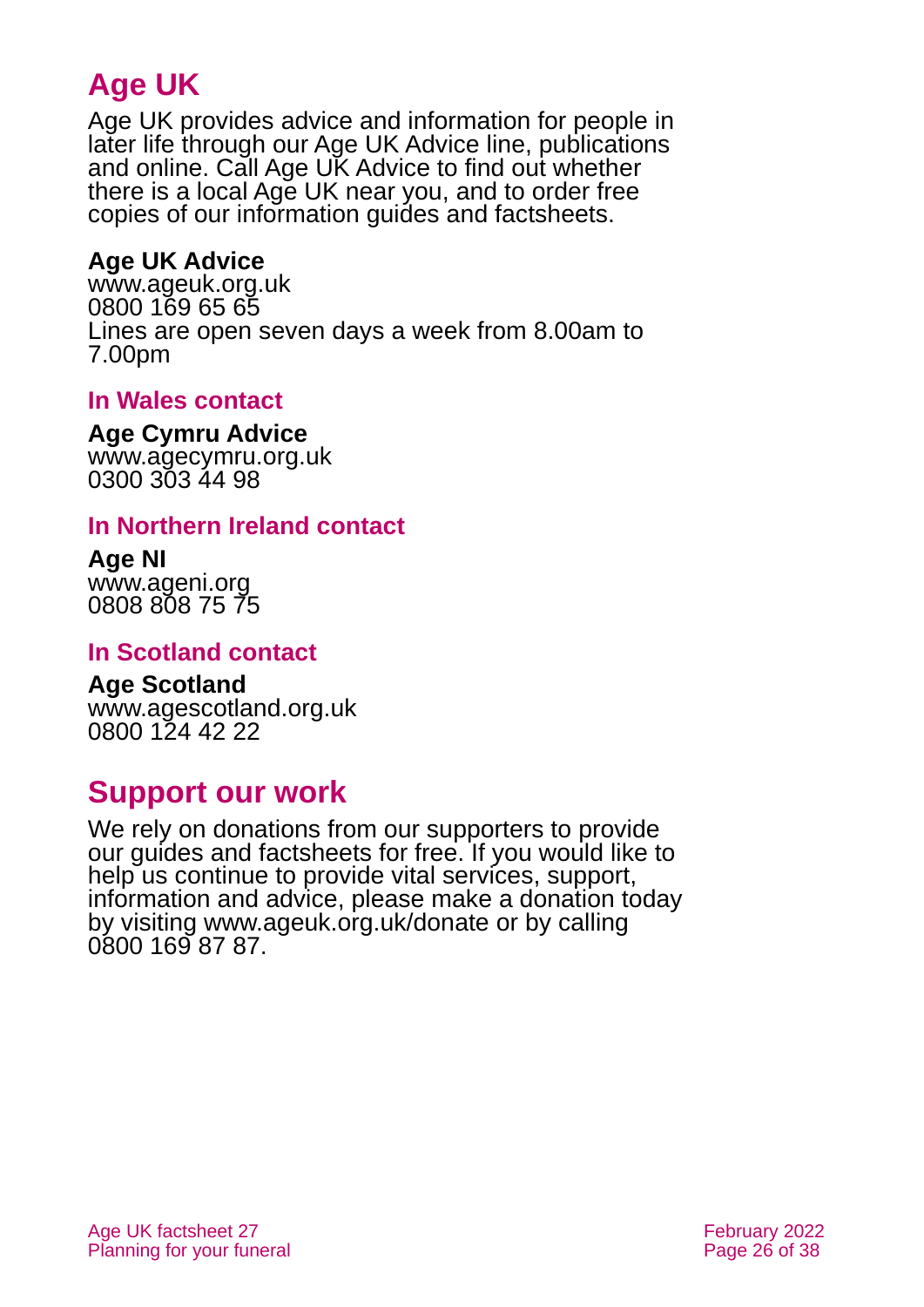# **Our publications are available in large print and audio formats**

#### **Next update February 2023**

The evidence sources used to create this factsheet are available on request. Contact *[resources@ageuk.org.uk](mailto:resources@ageuk.org.uk)*

This factsheet has been prepared by Age UK and contains general advice only, which we hope will be of use to you. Nothing in this factsheet should be construed as the giving of specific advice and it should not be relied on as a basis for any decision or action. Neither Age UK nor any of its subsidiary companies or charities accepts any liability arising from its use. We aim to ensure that the information is as up to date and accurate as possible, but please be warned that certain areas are subject to change from time to time. Please note that the inclusion of named agencies, websites, companies, products, services or publications in this factsheet does not constitute a recommendation or endorsement by Age UK or any of its subsidiary companies or charities.

Every effort has been made to ensure that the information contained in this factsheet is correct. However, things do change, so it is always a good idea to seek expert advice on your personal situation.

Age UK is a charitable company limited by guarantee and registered in England and Wales (registered charity number 1128267 and registered company number 6825798). The registered address is 7<sup>th</sup> Floor, One America Squaré, London, EC3N 2LB. Age UK and its subsidiary companies and charities form the Age UK Group, dedicated to improving later life.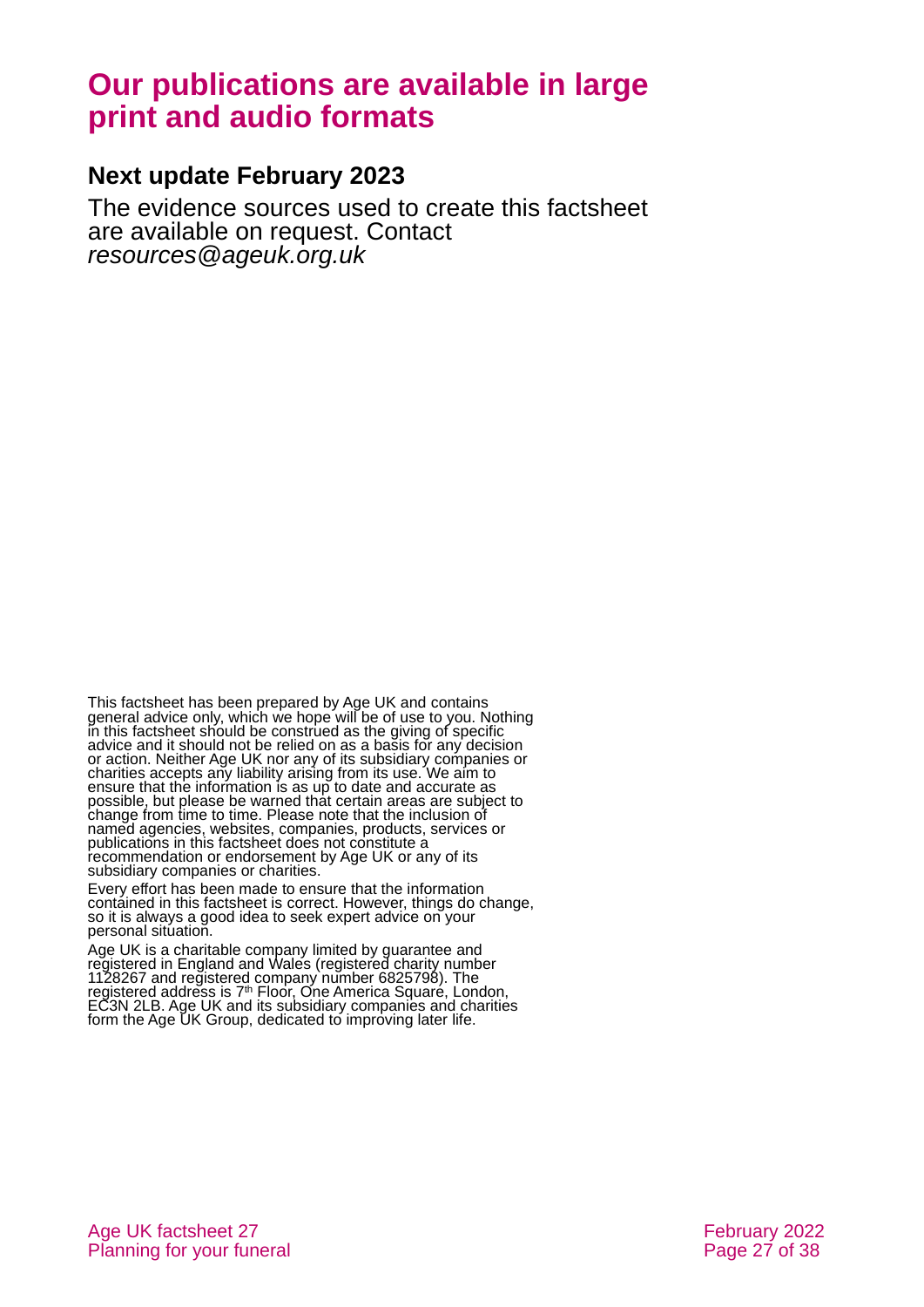# <span id="page-27-0"></span>**Appendix 1: Useful information for nearest relative or friend**

**This form is not a will.** 

**It does not deal with what should happen to your property or savings. Even if you own very little, we advise you to make a will, otherwise your possessions will be distributed according to legal regulations rather than your own wishes. For information about making a will, see [factsheet 7,](https://www.ageuk.org.uk/globalassets/age-uk/documents/factsheets/fs7_making_a_will_fcs.pdf)**  *[Making a will.](https://www.ageuk.org.uk/globalassets/age-uk/documents/factsheets/fs7_making_a_will_fcs.pdf)*

This form provides information that could be useful for a member of your family, a trusted friend or executor upon your death. It could contain sections that do not apply to you or you do not want to complete.

**After completing it, give it to the relevant person who should store it in a safe and secure place as it will contain confidential details that could help people access your property**. You may need to update the information from time to time, to make sure it is still relevant.

Age UK cannot accept responsibility for any errors or omissions, or for any loss or damage which occurs to anyone completing this form, should it be lost, mislaid, stolen or in any way fall into the wrong hands.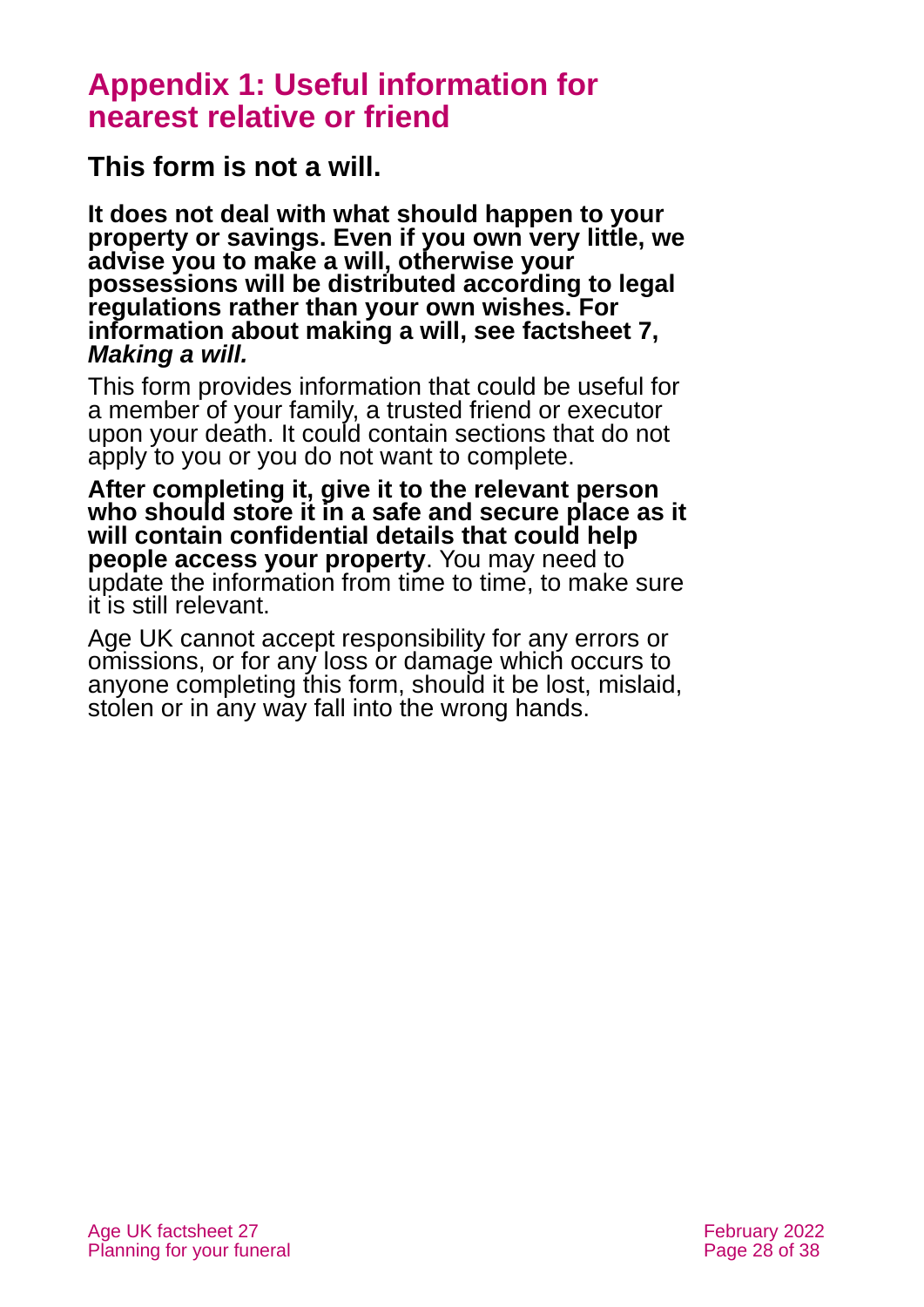| PERSONAL INFORMATION                                                                                                        |
|-----------------------------------------------------------------------------------------------------------------------------|
|                                                                                                                             |
|                                                                                                                             |
|                                                                                                                             |
|                                                                                                                             |
|                                                                                                                             |
|                                                                                                                             |
| Name of spouse/late spouse/civil partner/partner (delete whichever does not apply)                                          |
| <b>WHERE TO FIND MY WILL</b> (If you haven't made a will, contact a solicitor for help. See<br>factsheet 7, Making a will). |
|                                                                                                                             |
|                                                                                                                             |
|                                                                                                                             |
|                                                                                                                             |
| Note: The will may contain important information about funeral arrangements.                                                |
| <b>MEDICAL INFORMATION</b>                                                                                                  |
|                                                                                                                             |
|                                                                                                                             |
| The location of my medical card (if have one) is ________________________________                                           |
| ,我们也不能在这里的人,我们也不能在这里的人,我们也不能在这里的人,我们也不能在这里的人,我们也不能在这里的人,我们也不能在这里的人,我们也不能在这里的人,我们也                                           |
|                                                                                                                             |
|                                                                                                                             |
|                                                                                                                             |
|                                                                                                                             |
|                                                                                                                             |
|                                                                                                                             |
|                                                                                                                             |

Age UK factsheet 27 **February 2022** Planning for your funeral example of the page 29 of 38

 $\sim$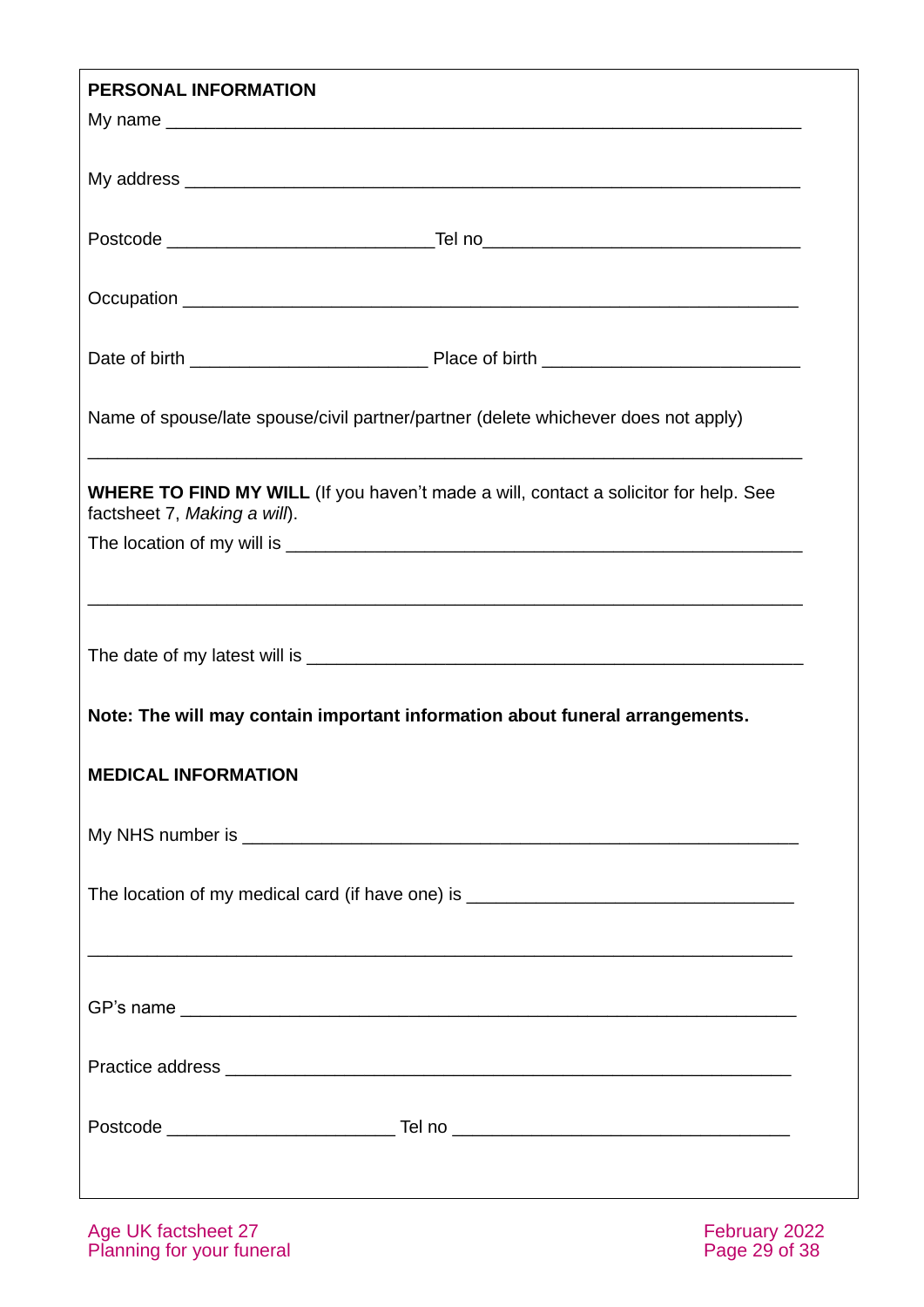| <b>BEFORE THE FUNERAL</b>            | Contact information for the person you would like to make arrangements (for example:<br>registering the death and contacting the funeral director) if I have no spouse or partner |  |
|--------------------------------------|-----------------------------------------------------------------------------------------------------------------------------------------------------------------------------------|--|
|                                      |                                                                                                                                                                                   |  |
|                                      |                                                                                                                                                                                   |  |
|                                      |                                                                                                                                                                                   |  |
| PEOPLE TO CONTACT FOLLOWING MY DEATH |                                                                                                                                                                                   |  |
| 1. Relatives and friends             |                                                                                                                                                                                   |  |
|                                      |                                                                                                                                                                                   |  |
|                                      |                                                                                                                                                                                   |  |
|                                      |                                                                                                                                                                                   |  |
|                                      |                                                                                                                                                                                   |  |
|                                      |                                                                                                                                                                                   |  |
|                                      |                                                                                                                                                                                   |  |
|                                      |                                                                                                                                                                                   |  |
|                                      |                                                                                                                                                                                   |  |
|                                      |                                                                                                                                                                                   |  |
|                                      |                                                                                                                                                                                   |  |
|                                      |                                                                                                                                                                                   |  |
|                                      |                                                                                                                                                                                   |  |
| 2. My Solicitor                      |                                                                                                                                                                                   |  |
|                                      |                                                                                                                                                                                   |  |
|                                      |                                                                                                                                                                                   |  |
|                                      |                                                                                                                                                                                   |  |
|                                      |                                                                                                                                                                                   |  |

Age UK factsheet 27<br>Planning for your funeral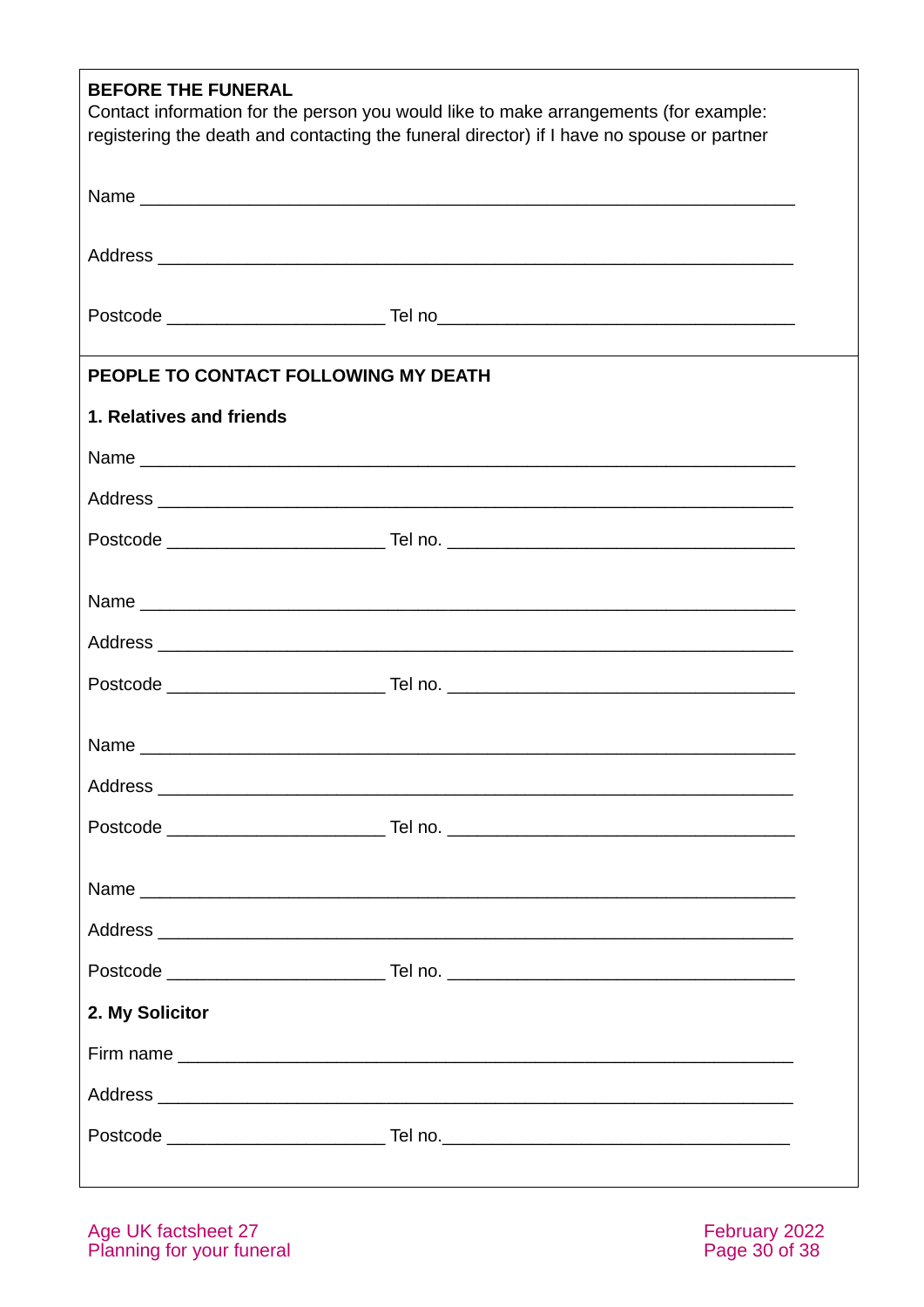| 3. Registrar of Births, Marriage and Deaths - Local Register Office                                                                                                                                                                                                                                                                                                                                                |
|--------------------------------------------------------------------------------------------------------------------------------------------------------------------------------------------------------------------------------------------------------------------------------------------------------------------------------------------------------------------------------------------------------------------|
|                                                                                                                                                                                                                                                                                                                                                                                                                    |
|                                                                                                                                                                                                                                                                                                                                                                                                                    |
| Note: A death may be registered at any local register office, but this may delay matters as the<br>papers need to be sent to the area in which the death occurred. Ask for more than one copy of<br>the Death Certificate. It is cheaper to request copies at the time and having multiple copies<br>speeds up the claiming of assets. Ask about Tell Us Once service to inform DWP and<br>government departments. |
| 4. Employer (if still working)                                                                                                                                                                                                                                                                                                                                                                                     |
|                                                                                                                                                                                                                                                                                                                                                                                                                    |
|                                                                                                                                                                                                                                                                                                                                                                                                                    |
| <u> 1989 - Johann Stoff, deutscher Stoff, der Stoff, der Stoff, der Stoff, der Stoff, der Stoff, der Stoff, der S</u>                                                                                                                                                                                                                                                                                              |
|                                                                                                                                                                                                                                                                                                                                                                                                                    |
| 5. Financial contacts (For security reasons, do not write down PIN numbers or account<br>numbers. Please identify internet only accounts.)                                                                                                                                                                                                                                                                         |
| <b>Bank</b>                                                                                                                                                                                                                                                                                                                                                                                                        |
|                                                                                                                                                                                                                                                                                                                                                                                                                    |
|                                                                                                                                                                                                                                                                                                                                                                                                                    |
| <b>Details of accounts:</b>                                                                                                                                                                                                                                                                                                                                                                                        |
|                                                                                                                                                                                                                                                                                                                                                                                                                    |
|                                                                                                                                                                                                                                                                                                                                                                                                                    |
|                                                                                                                                                                                                                                                                                                                                                                                                                    |
|                                                                                                                                                                                                                                                                                                                                                                                                                    |
|                                                                                                                                                                                                                                                                                                                                                                                                                    |
|                                                                                                                                                                                                                                                                                                                                                                                                                    |
| ,我们也不会有什么。""我们的人,我们也不会有什么?""我们的人,我们也不会有什么?""我们的人,我们也不会有什么?""我们的人,我们也不会有什么?""我们的人                                                                                                                                                                                                                                                                                                                                   |

Age UK factsheet 27 **February 2022** Planning for your funeral example of the state of the Page 31 of 38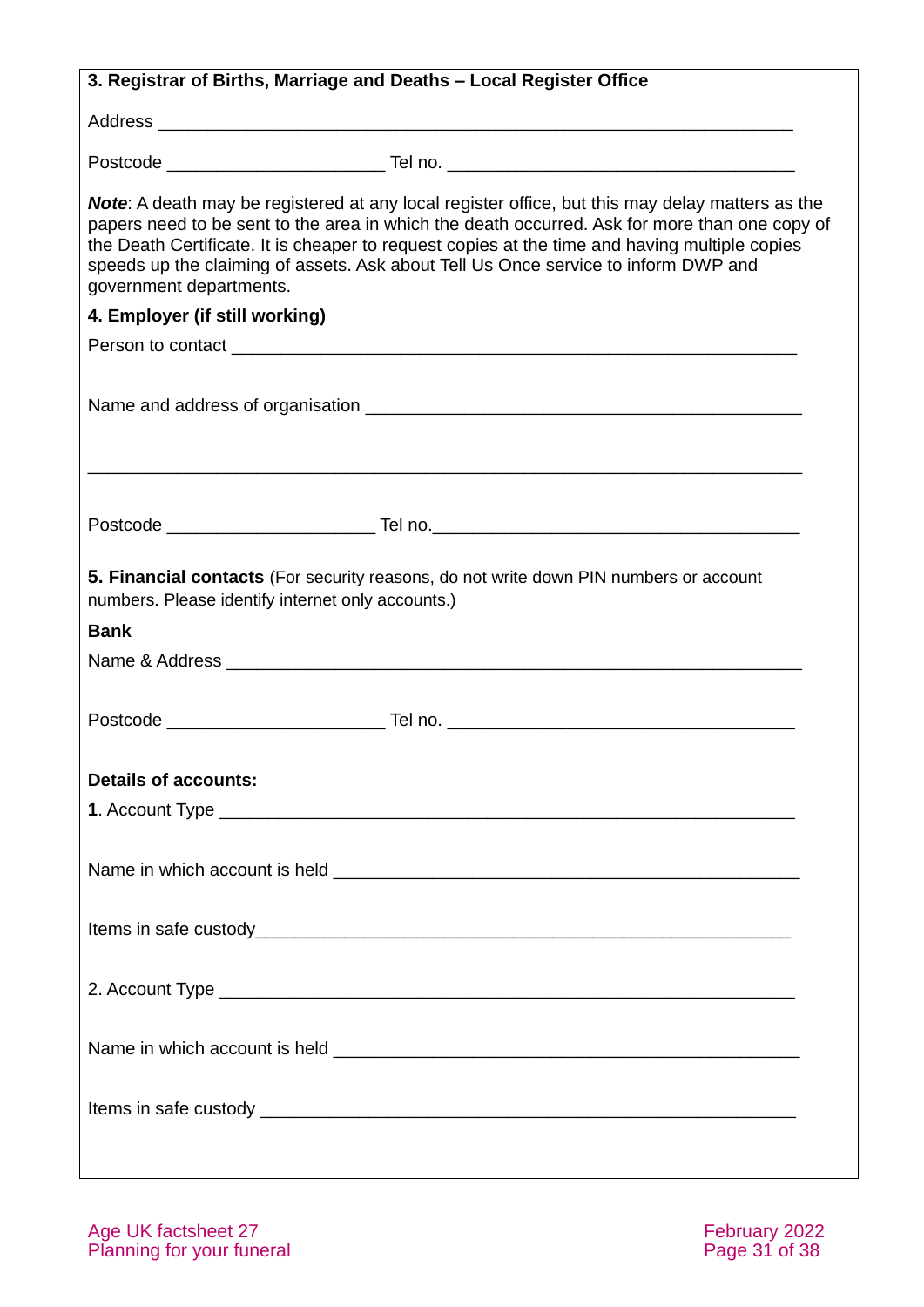| <b>Building Society</b>                                               |                                                                                         |  |
|-----------------------------------------------------------------------|-----------------------------------------------------------------------------------------|--|
|                                                                       |                                                                                         |  |
|                                                                       |                                                                                         |  |
| <b>Details of accounts:</b>                                           |                                                                                         |  |
|                                                                       |                                                                                         |  |
|                                                                       |                                                                                         |  |
|                                                                       |                                                                                         |  |
|                                                                       |                                                                                         |  |
|                                                                       |                                                                                         |  |
|                                                                       |                                                                                         |  |
| Bonds, Credit Cards, Store Cards, Shares. Add extra pages if needed). | Other Financial Institutions where accounts held (e.g. Mortgage, ISA, Pensions, Premium |  |
|                                                                       |                                                                                         |  |
|                                                                       |                                                                                         |  |
|                                                                       |                                                                                         |  |
|                                                                       |                                                                                         |  |
|                                                                       |                                                                                         |  |
|                                                                       |                                                                                         |  |
|                                                                       |                                                                                         |  |
|                                                                       |                                                                                         |  |
|                                                                       |                                                                                         |  |

Age UK factsheet 27 **February 2022** Planning for your funeral example of the state of the Page 32 of 38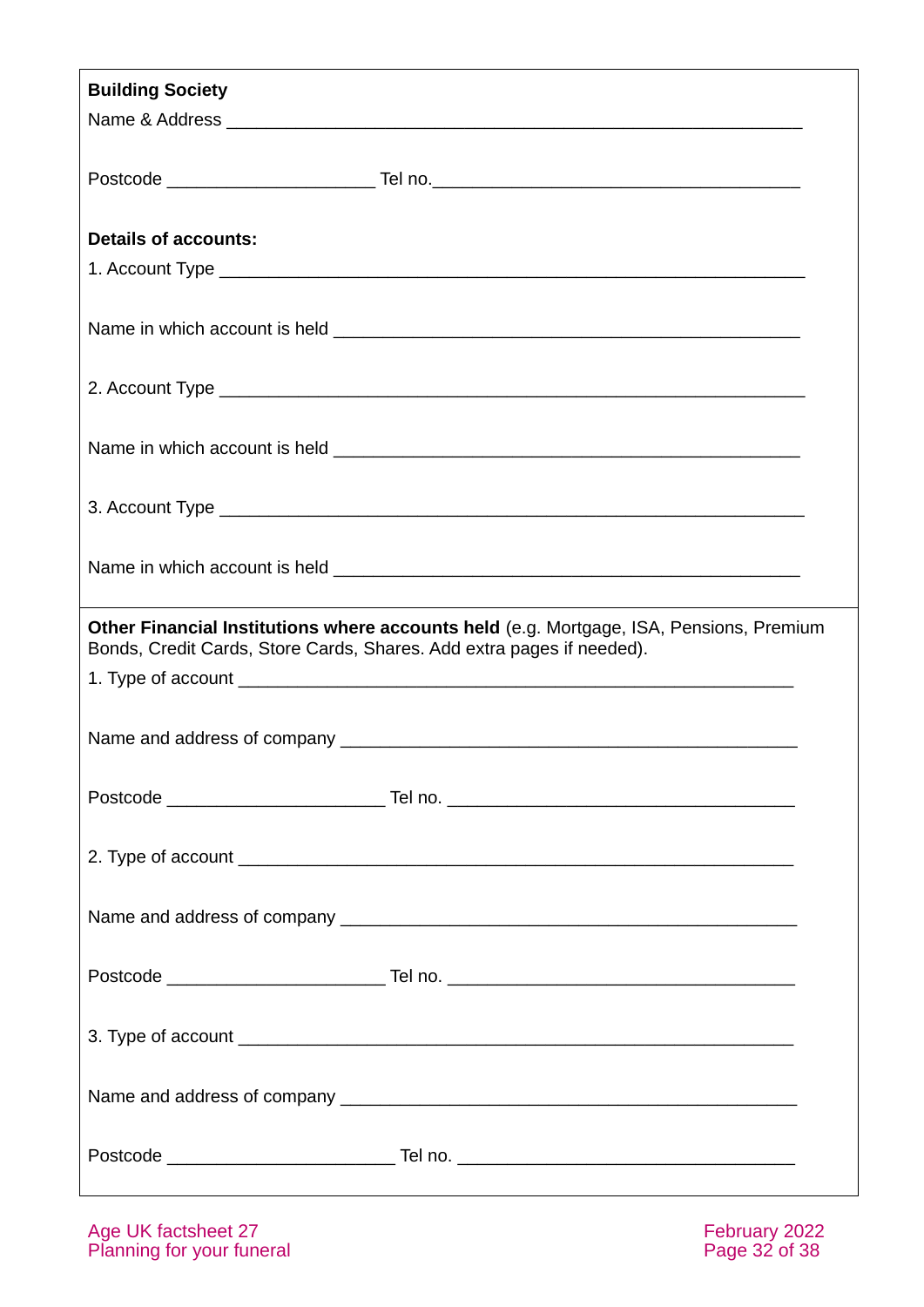| <b>Accountant and / or Financial Adviser</b>                 |                                                                                                 |  |
|--------------------------------------------------------------|-------------------------------------------------------------------------------------------------|--|
|                                                              |                                                                                                 |  |
|                                                              |                                                                                                 |  |
|                                                              |                                                                                                 |  |
| <b>Tax Adviser</b>                                           |                                                                                                 |  |
|                                                              |                                                                                                 |  |
|                                                              |                                                                                                 |  |
|                                                              |                                                                                                 |  |
| Insurance companies/broker (state if policy arranged online) |                                                                                                 |  |
|                                                              |                                                                                                 |  |
|                                                              |                                                                                                 |  |
|                                                              |                                                                                                 |  |
|                                                              |                                                                                                 |  |
|                                                              |                                                                                                 |  |
|                                                              |                                                                                                 |  |
| <b>Charities</b>                                             | I make regular donations by standing order (SO) or direct debit (DD) to the following charities |  |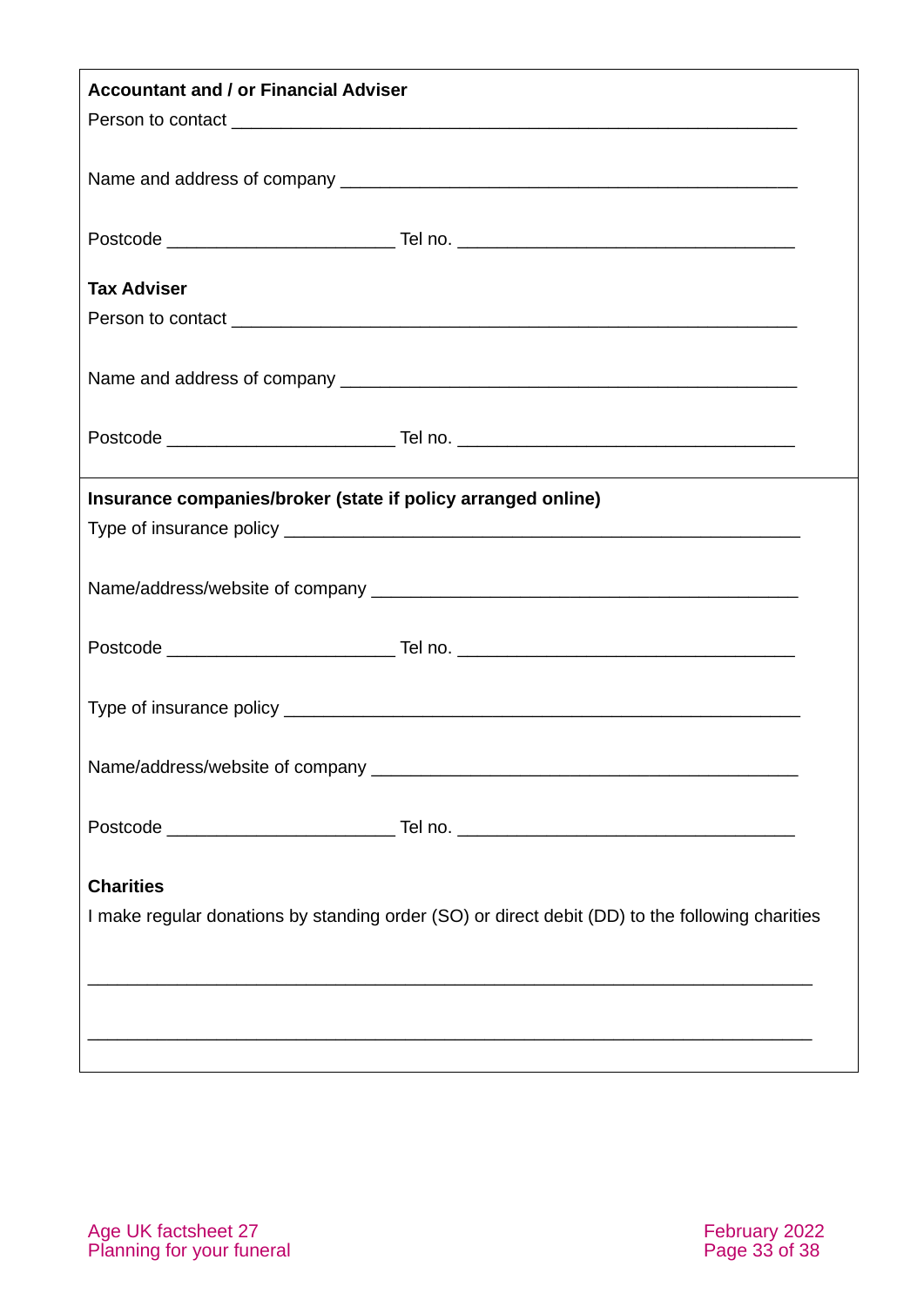| <b>FUNERAL ARRANGEMENTS</b>               |                                                                                                                             |
|-------------------------------------------|-----------------------------------------------------------------------------------------------------------------------------|
| Website: www.hta.gov.uk                   | Leaving your body for medical research or for transplants, etc.<br>Information is available from the Human Tissue Authority |
|                                           | I have made arrangements to donate my body to medical science Yes / No                                                      |
|                                           | If yes, a copy of my consent form is lodged at (name and address of medical school)                                         |
| <b>Organ Donation</b>                     |                                                                                                                             |
|                                           | I have recorded that I wish / do not wish to donate the following organs                                                    |
|                                           | I have / do not have a donor card. It can be found in __________________________                                            |
|                                           | I have a pre-paid funeral plan. On my death please contact:                                                                 |
|                                           |                                                                                                                             |
|                                           |                                                                                                                             |
| director to be used:                      | I do not have a pre-paid funeral plan and on my death would like the following funeral                                      |
|                                           |                                                                                                                             |
|                                           |                                                                                                                             |
|                                           |                                                                                                                             |
| Type of funeral ceremony to be performed: |                                                                                                                             |
| My religion / philosophy is               |                                                                                                                             |
|                                           |                                                                                                                             |
|                                           |                                                                                                                             |
|                                           |                                                                                                                             |
|                                           | Directions about the ceremony (for example music, readings, etc.).                                                          |
|                                           |                                                                                                                             |
|                                           |                                                                                                                             |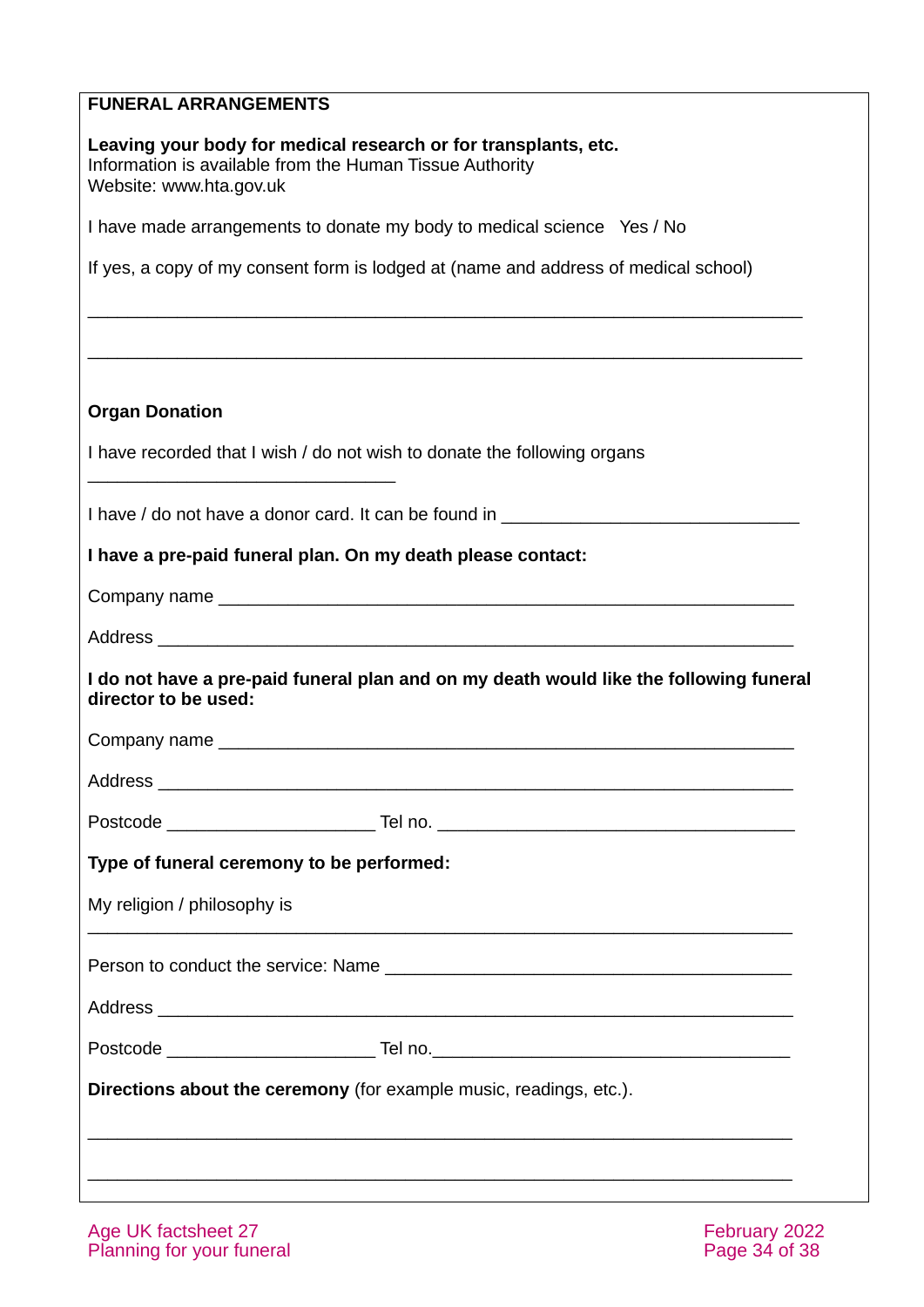| The ceremony is to be private (close relatives and friends only) Yes / No                                                                                                                                                                                                                 |
|-------------------------------------------------------------------------------------------------------------------------------------------------------------------------------------------------------------------------------------------------------------------------------------------|
| I wish to be cremated / have direct cremation / buried in cemetery / natural burial ground<br>(delete as appropriate)                                                                                                                                                                     |
|                                                                                                                                                                                                                                                                                           |
|                                                                                                                                                                                                                                                                                           |
| I hold a Faculty reserving grave space in the churchyard of ____________________                                                                                                                                                                                                          |
|                                                                                                                                                                                                                                                                                           |
|                                                                                                                                                                                                                                                                                           |
| I hold a Deed of Grant of Exclusive Rights of Burial issued by:                                                                                                                                                                                                                           |
|                                                                                                                                                                                                                                                                                           |
|                                                                                                                                                                                                                                                                                           |
| I wish to be buried in the above grave Yes / No (delete as appropriate)                                                                                                                                                                                                                   |
|                                                                                                                                                                                                                                                                                           |
| On my death the above grave grant should pass to                                                                                                                                                                                                                                          |
|                                                                                                                                                                                                                                                                                           |
| I would like the following memorials (inscription, etc) _________________________                                                                                                                                                                                                         |
|                                                                                                                                                                                                                                                                                           |
| Are flowers to be sent Yes / No (delete as appropriate)                                                                                                                                                                                                                                   |
| Instead of flowers, please send any donations to the following charity/charities:                                                                                                                                                                                                         |
|                                                                                                                                                                                                                                                                                           |
|                                                                                                                                                                                                                                                                                           |
|                                                                                                                                                                                                                                                                                           |
| <b>INSTRUCTIONS FOR AFTER THE FUNERAL</b>                                                                                                                                                                                                                                                 |
| For information about dealing with someone's estate, see factsheet 14, Dealing with an estate.                                                                                                                                                                                            |
| The executor of my estate should carry out the following instructions:                                                                                                                                                                                                                    |
| A) If appropriate, notify the solicitor listed on page 3 to wind up my estate. Instructions B<br>to F below will not normally apply if a solicitor has been instructed to wind up the estate.<br>Note: The executor may wish to wind up the estate without the assistance of a solicitor. |
| B) Ask for forms for Grant of Probate/Letters of Administration. These are available from<br>Probate and Inheritance Tax helpline: 0300 123 1072 or from www.gov.uk/wills-probate-<br>inheritance.                                                                                        |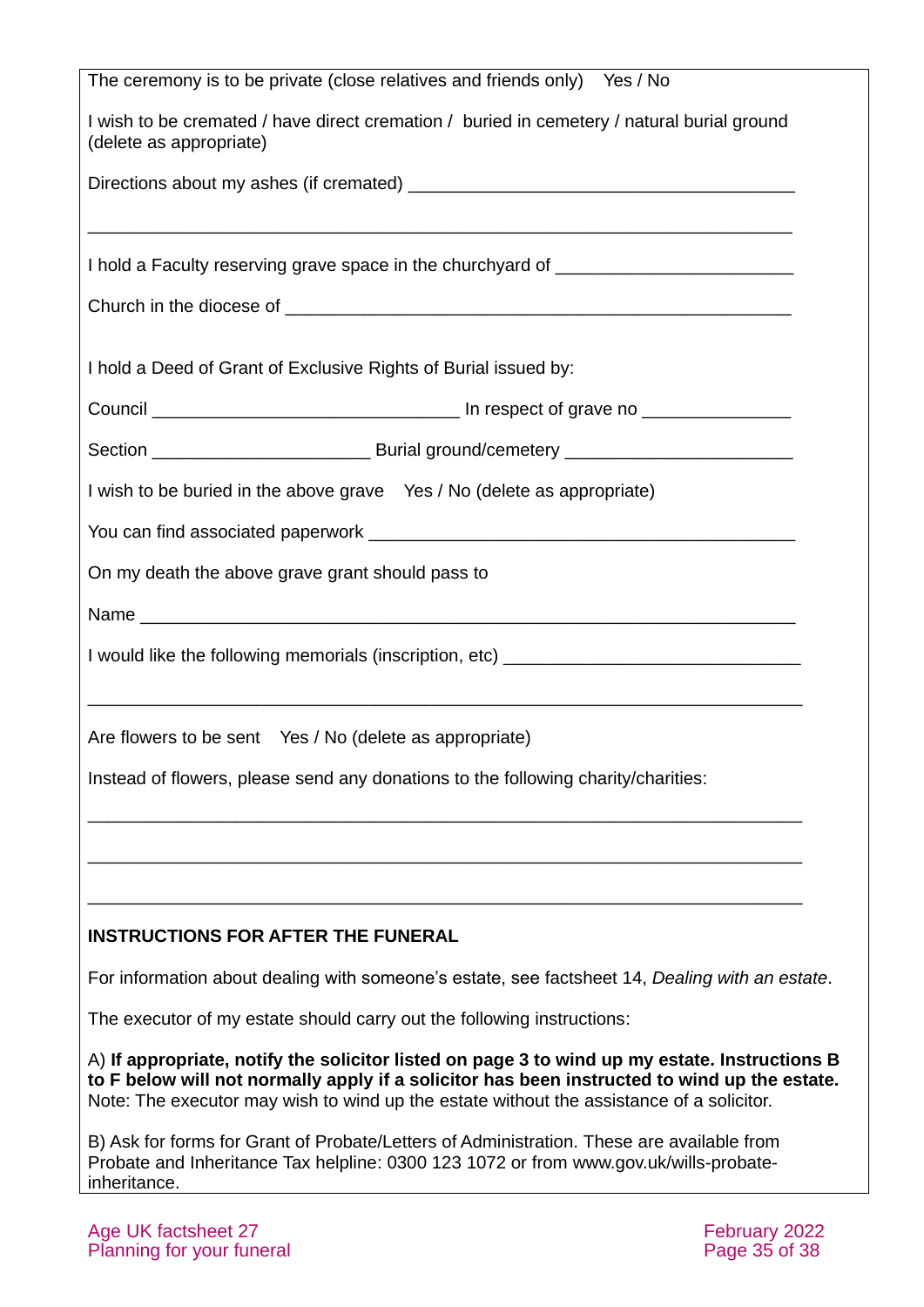|                                                      | C) Make the relevant claims resulting from any insurance policies held (Note: details of<br>insurance policies and insurance companies are listed above on this form). |
|------------------------------------------------------|------------------------------------------------------------------------------------------------------------------------------------------------------------------------|
| D) Inform the Tax Office                             |                                                                                                                                                                        |
|                                                      |                                                                                                                                                                        |
|                                                      |                                                                                                                                                                        |
|                                                      | E) Use 'Tell Us Once' service or inform the Benefits Office (for example, Pension Service).                                                                            |
|                                                      |                                                                                                                                                                        |
|                                                      |                                                                                                                                                                        |
| F) Check if dependants are entitled to any benefits. |                                                                                                                                                                        |
|                                                      | G) If working, ask my employer if pays death-in-service benefit or widows/widowers pension.                                                                            |
| telephone suppliers):                                | H) If necessary, notify the following companies (for example gas, electricity, water,                                                                                  |
|                                                      |                                                                                                                                                                        |
|                                                      |                                                                                                                                                                        |
|                                                      |                                                                                                                                                                        |
| Council tax/rent departments                         |                                                                                                                                                                        |
|                                                      |                                                                                                                                                                        |
|                                                      |                                                                                                                                                                        |
|                                                      | I) Other services to contact (for example newsagent, milkman, dentist, optician).                                                                                      |
|                                                      |                                                                                                                                                                        |
|                                                      |                                                                                                                                                                        |
| See factsheet 7, Making a will.                      | J) Other instructions (Remember this is not a will - do not leave instructions on this form<br>about what you wish to be done with your money and possessions).        |
|                                                      |                                                                                                                                                                        |
|                                                      |                                                                                                                                                                        |

Age UK factsheet 27 **February 2022** Planning for your funeral example of the page 36 of 38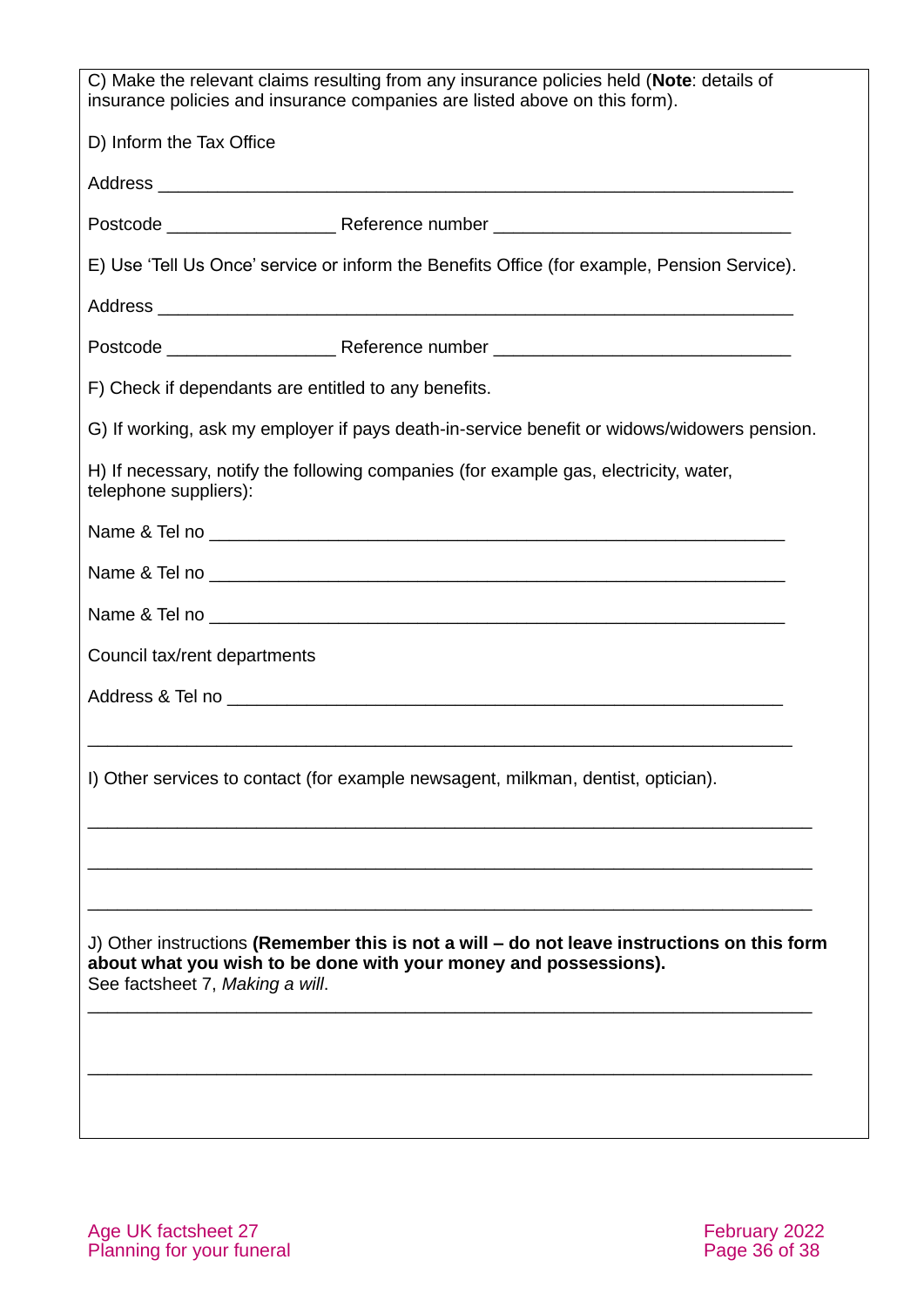#### WHEDE TO FIND THINGS

| WHERE TO FIND THINGS                                                             |
|----------------------------------------------------------------------------------|
|                                                                                  |
| <u> 1989 - Johann Stoff, amerikansk politiker (d. 1989)</u>                      |
|                                                                                  |
|                                                                                  |
| Insurance policies (house, holiday, medical etc) _______________________________ |
|                                                                                  |
|                                                                                  |
|                                                                                  |
|                                                                                  |
|                                                                                  |
|                                                                                  |
|                                                                                  |
|                                                                                  |
|                                                                                  |
|                                                                                  |
|                                                                                  |
|                                                                                  |
|                                                                                  |
|                                                                                  |
|                                                                                  |
|                                                                                  |
|                                                                                  |
|                                                                                  |

Age UK factsheet 27<br>Planning for your funeral